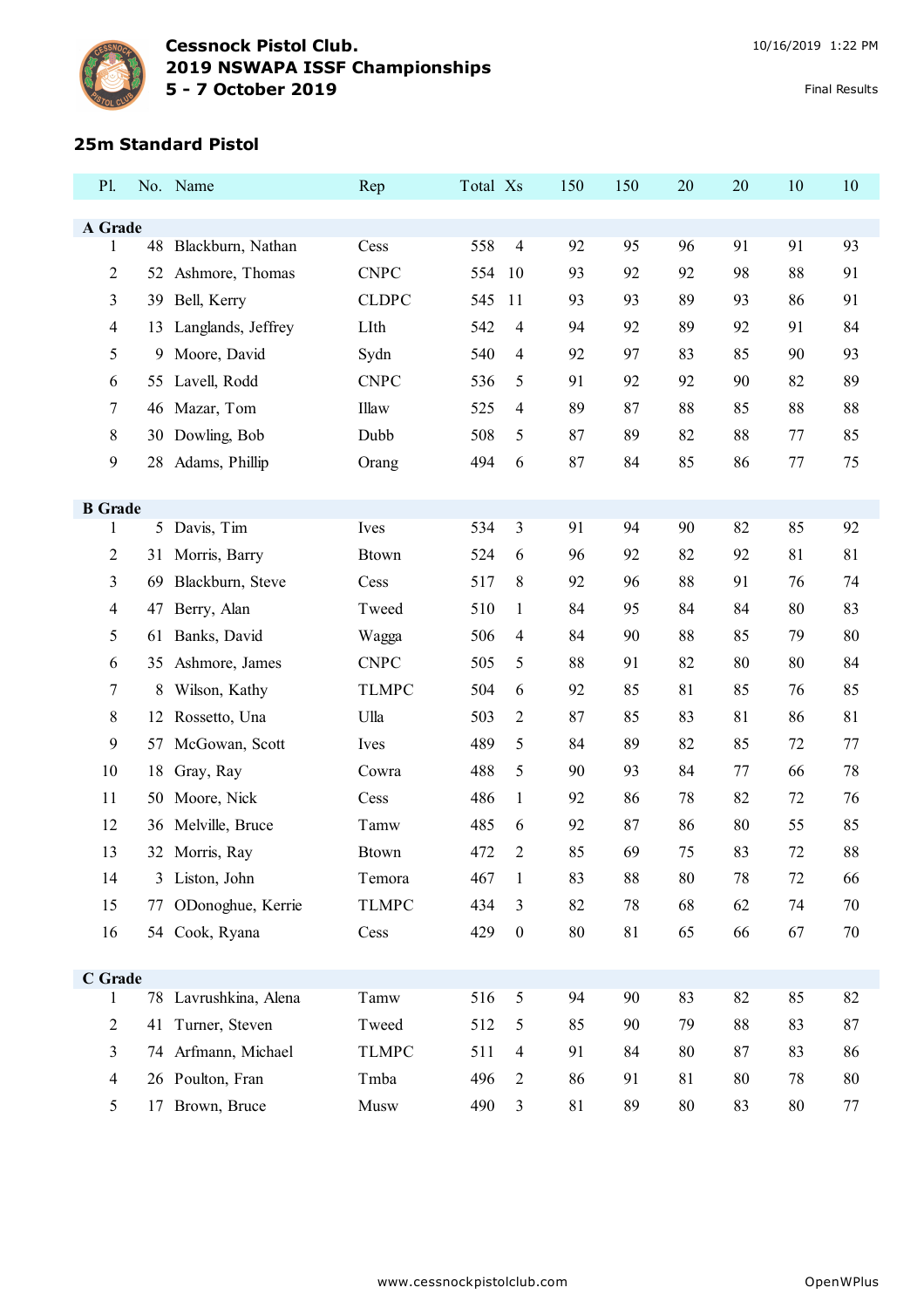### **25m Standard Pistol**

| P1.                |    | No. Name                 | Rep          | Total Xs |                  | 150 | 150 | 20 | 20 | 10 | 10 |
|--------------------|----|--------------------------|--------------|----------|------------------|-----|-----|----|----|----|----|
|                    |    |                          |              |          |                  |     |     |    |    |    |    |
| C Grade Cont.<br>6 | 75 | Deisenberger, Serbastian | L Rdg        | 463      | 3                | 81  | 76  | 66 | 76 | 84 | 80 |
| 7                  | 16 | Webber, Colin            | <b>CNPC</b>  | 460      | $\mathbf{1}$     | 90  | 91  | 69 | 75 | 60 | 75 |
| 8                  |    | 4 Liston, Maree          | Temora       | 459      | $\mathbf{1}$     | 88  | 84  | 74 | 60 | 79 | 74 |
| 9                  |    | 11 Johnson, David        | Pt Mac       | 411      | $\mathbf{1}$     | 76  | 80  | 62 | 56 | 68 | 69 |
|                    |    |                          |              |          |                  |     |     |    |    |    |    |
| <b>D</b> Grade     |    |                          |              |          |                  |     |     |    |    |    |    |
| 1                  |    | 6 Snow, Stuart           | Wyon         | 498      | 2                | 87  | 81  | 81 | 88 | 88 | 73 |
| 2                  |    | 45 Burton, Isabella      | Wagga        | 487      | 4                | 89  | 80  | 71 | 86 | 79 | 82 |
| 3                  | 64 | Goodwin, Steven          | Cess         | 486      | 5                | 85  | 82  | 86 | 83 | 76 | 74 |
| 4                  | 68 | Goodwin, Mal             | Cess         | 479      | 4                | 77  | 87  | 83 | 85 | 72 | 75 |
| 5                  | 71 | Stone, David             | <b>CNPC</b>  | 477      | 0                | 79  | 83  | 78 | 76 | 73 | 88 |
| 6                  | 58 | Jarnjevic, Daniel        | Lex          | 475      | 4                | 88  | 86  | 65 | 85 | 71 | 80 |
| 7                  | 59 | Jarnjevic, Lyndal        | Lex          | 475      | 3                | 89  | 85  | 87 | 87 | 60 | 67 |
| 8                  | 40 | Verstegen, Agnes         | Dubb         | 466      | 3                | 79  | 74  | 77 | 84 | 72 | 80 |
| 9                  | 76 | Deisenberger, Hanna      | L Rdg        | 459      | 3                | 76  | 86  | 85 | 49 | 76 | 87 |
| 10                 | 20 | Guy, Keith               | <b>TLMPC</b> | 458      | 6                | 84  | 73  | 85 | 77 | 65 | 74 |
| 11                 | 60 | Roache, John             | Lex          | 458      | 5                | 78  | 78  | 80 | 75 | 66 | 81 |
| 12                 | 15 | Andrew, Colin            | Cess         | 452      | $\mathbf{1}$     | 74  | 76  | 71 | 70 | 82 | 79 |
| 13                 | 33 | Cagney, Alex             | Cess         | 450      | 4                | 79  | 88  | 81 | 64 | 71 | 67 |
| 14                 | 23 | Marsh, Karen             | <b>Btown</b> | 446      | 3                | 75  | 86  | 77 | 69 | 67 | 72 |
| 15                 | 49 | Walker, Robert           | Cess         | 444      | $\overline{c}$   | 79  | 78  | 78 | 84 | 59 | 66 |
| 16                 | 25 | Poulton, Ron             | Tmba         | 436      | 4                | 69  | 83  | 66 | 76 | 64 | 78 |
| 17                 | 86 | Watters, Gerald          | Kurra        | 436      | $\mathbf{1}$     | 81  | 80  | 67 | 72 | 65 | 71 |
| 18                 | 37 | Bennett, David           | Ives         | 435      | $\mathbf{1}$     | 84  | 80  | 57 | 80 | 68 | 66 |
| 19                 |    | 65 Loosemore, David      | Cess         | 429      | $\mathbf{1}$     | 75  | 75  | 70 | 72 | 65 | 72 |
| 20                 | 7  | Snow, Amanda             | Wyon         | 419      | $\overline{2}$   | 73  | 80  | 78 | 67 | 57 | 64 |
| 21                 |    | 10 Izard, Beveley        | Pt Mac       | 269      | $\boldsymbol{0}$ | 68  | 83  | 57 | 61 |    | #1 |
| <b>DNS</b>         |    | 81 Delmas, Jean-Marie    | Clar         |          |                  |     |     |    |    |    |    |
| <b>DNS</b>         |    | 82 Nicaisse, Valerie     | Clar         |          |                  |     |     |    |    |    |    |

#1 dnf Break Cease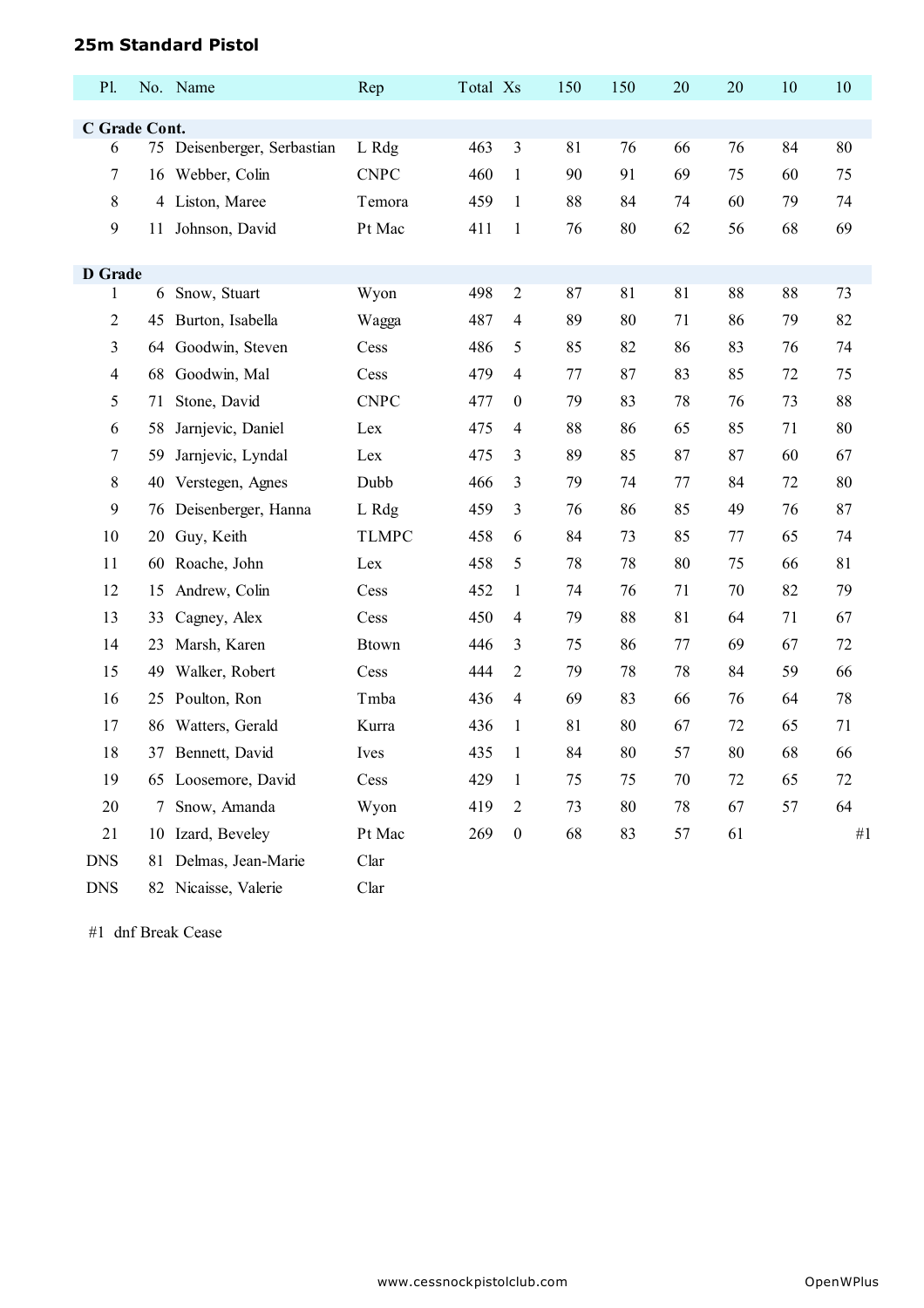

### **25m Rapid Fire Pistol**

| P1.                 |    | No. Name              | Rep          | Total Xs                 |                | 8  | 6  | 4  |     | 8   | 6  | $\overline{4}$ |     |
|---------------------|----|-----------------------|--------------|--------------------------|----------------|----|----|----|-----|-----|----|----------------|-----|
|                     |    |                       |              |                          |                |    |    |    |     |     |    |                |     |
| <b>Master</b><br>1  |    | 52 Ashmore, Thomas    | <b>CNPC</b>  | 563 14                   |                | 95 | 95 | 92 | 282 | 100 | 94 | 87             | 281 |
|                     |    |                       |              |                          |                |    |    |    |     |     |    |                |     |
| A Grade             |    |                       |              |                          |                |    |    |    |     |     |    |                |     |
| 1                   |    | 9 Moore, David        | Sydn         | 520                      | 3              | 92 | 91 | 81 | 264 | 83  | 85 | 88             | 256 |
| 2                   |    | 70 Boundy, Don        | Cess         | 508                      | 4              | 88 | 84 | 87 | 259 | 92  | 89 | 68             | 249 |
| 3                   |    | 62 Schofield, Trevor  | Armi         | 503                      | $\overline{4}$ | 88 | 82 | 85 | 255 | 84  | 79 | 85             | 248 |
| 4                   |    | 46 Mazar, Tom         | Illaw        | 500                      | 2              | 76 | 88 | 79 | 243 | 93  | 84 | 80             | 257 |
| 5                   |    | 30 Dowling, Bob       | Dubb         | 498                      | $\overline{4}$ | 86 | 86 | 81 | 253 | 86  | 79 | 80             | 245 |
|                     |    |                       |              |                          |                |    |    |    |     |     |    |                |     |
| <b>B</b> Grade<br>1 |    | 55 Lavell, Rodd       | <b>CNPC</b>  | 505 10                   |                | 89 | 90 | 78 | 257 | 92  | 92 | 64             | 248 |
| $\overline{2}$      |    | Wilson, Kathy         | <b>TLMPC</b> | 504                      | $\overline{2}$ | 90 | 88 | 62 | 240 | 92  | 86 | 86             | 264 |
|                     | 8  |                       |              |                          |                |    |    |    |     |     |    |                |     |
| 3                   |    | 35 Ashmore, James     | <b>CNPC</b>  | 499                      | 5              | 90 | 84 | 76 | 250 | 89  | 84 | 76             | 249 |
| 4                   |    | 13 Langlands, Jeffrey | LIth         | 489                      | 6              | 91 | 89 | 74 | 254 | 86  | 88 | 61             | 235 |
| 5                   | 69 | Blackburn, Steve      | Cess         | 483                      | 4              | 82 | 73 | 74 | 229 | 88  | 85 | 81             | 254 |
| 6                   |    | 32 Morris, Ray        | <b>Btown</b> | 422                      | $\theta$       | 72 | 79 | 66 | 217 | 70  | 78 | 57             | 205 |
| <b>DNF</b>          |    | 18 Gray, Ray          | Cowra        | 245                      |                | 84 | 76 | 44 | 204 | 41  |    |                | 41  |
| <b>DSQ</b>          |    | 48 Blackburn, Nathan  | Cess         |                          |                |    |    |    |     |     |    |                | #1  |
|                     |    |                       |              |                          |                |    |    |    |     |     |    |                |     |
| <b>C</b> Grade<br>1 |    | 74 Arfmann, Michael   | <b>TLMPC</b> | 466                      | 7              | 92 | 89 | 63 | 244 | 71  | 78 | 73             | 222 |
| 2                   | 3  | Liston, John          | Temora       | 449                      | 3              | 83 | 89 | 62 | 234 | 91  | 64 | 60             | 215 |
| 3                   |    | 36 Melville, Bruce    | Tamw         | 432                      | $\overline{2}$ | 78 | 83 | 71 | 232 | 85  | 74 | 41             | 200 |
| 4                   | 37 | Bennett, David        | Ives         | 414                      | $\overline{3}$ | 67 | 88 | 56 | 211 | 59  | 80 | 64             | 203 |
|                     |    |                       |              | 410                      | $\overline{2}$ | 79 | 71 | 65 | 215 |     | 69 | 37             | 195 |
| 5                   |    | 51 Moore, Krystal     | Cess         |                          |                |    |    |    |     | 89  |    |                |     |
| 6                   |    | 86 Watters, Gerald    | Kurra        | 406                      | $\overline{4}$ | 69 | 80 | 66 | 215 | 70  | 71 | 50             | 191 |
| 7                   |    | 49 Walker, Robert     | Cess         | 387                      | 5              | 58 | 70 | 64 | 192 | 88  | 68 | 39             | 195 |
| 8                   |    | 85 Wilson, Julie      | <b>API</b>   | 365                      | 5              | 37 | 76 | 53 | 166 | 76  | 84 | 39             | 199 |
| <b>DSQ</b>          |    | 5 Davis, Tim          | Ives         | $\overline{\phantom{0}}$ |                |    |    |    |     |     |    |                | #2  |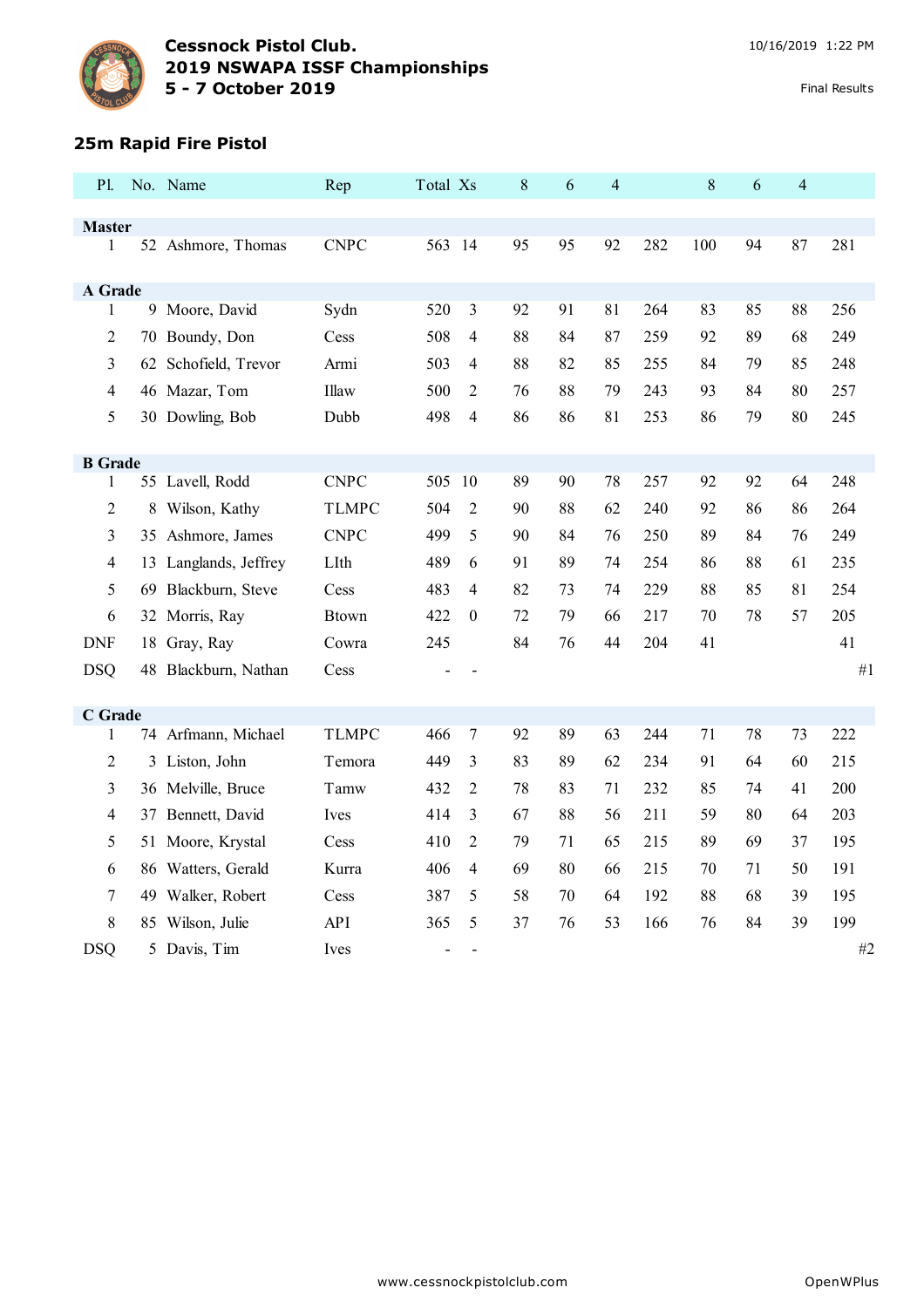## **25m Rapid Fire Pistol**

| <b>P</b> 1. |    | No. Name                          | Rep         | Total Xs |                | 8  | 6  | $\overline{4}$ |     | 8  | 6  | 4  |     |
|-------------|----|-----------------------------------|-------------|----------|----------------|----|----|----------------|-----|----|----|----|-----|
|             |    |                                   |             |          |                |    |    |                |     |    |    |    |     |
| D Grade     |    |                                   |             |          |                |    |    |                |     |    |    |    |     |
|             | 45 | Burton, Isabella                  | Wagga       | 445      | 4              | 74 | 79 | 61             | 214 | 85 | 73 | 73 | 231 |
| 2           | 40 | Verstegen, Agnes                  | Dubb        | 415      |                | 76 | 81 | 48             | 205 | 73 | 82 | 55 | 210 |
| 3           | 71 | Stone, David                      | <b>CNPC</b> | 407      |                | 64 | 76 | 62             | 202 | 76 | 73 | 56 | 205 |
| 4           |    | 33 Cagney, Alex                   | Cess        | 403      |                | 80 | 75 | 49             | 204 | 82 | 69 | 48 | 199 |
|             |    | 75 Deisenberger, Serbastian L Rdg |             | 401      | $\overline{2}$ | 81 | 62 | 52             | 195 | 83 | 74 | 49 | 206 |
| 6           | 76 | Deisenberger, Hanna               | L Rdg       | 394      | 2              | 86 | 59 | 68             | 213 | 72 | 67 | 42 | 181 |
|             |    | 25 Poulton, Ron                   | Tmba        | 369      | $\Omega$       | 66 | 71 | 50             | 187 | 77 | 66 | 39 | 182 |

#1 Rule 8.4.4.2 Failed velocity test

#2 6.7.9.1(b) Failed Trigger Weight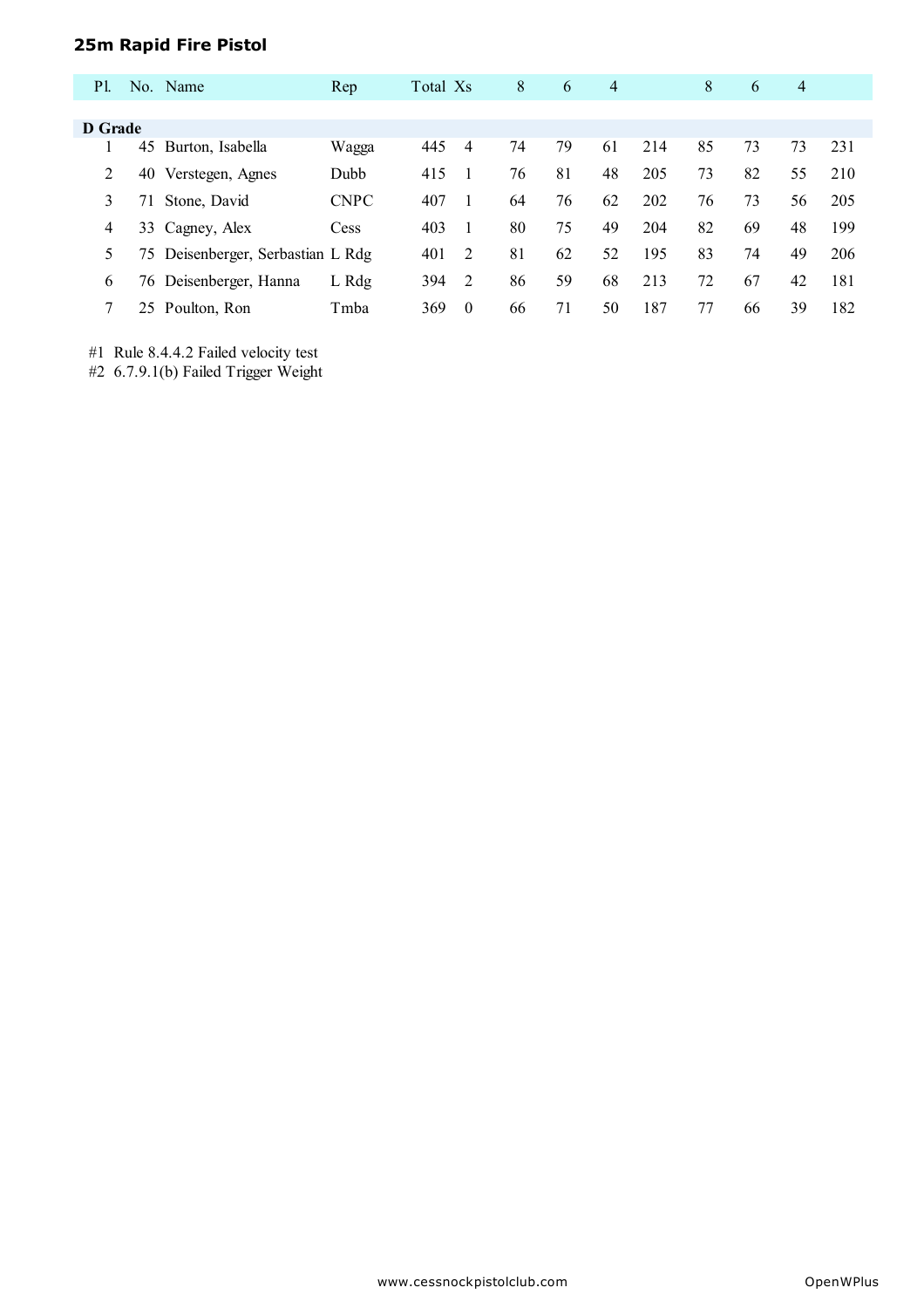

## **Final - 25m Rapid Fire Pistol**

|                | Rank Name |        | No. Rep. |              |                |                  |                 |                |                 |                          |                |    | Total          |
|----------------|-----------|--------|----------|--------------|----------------|------------------|-----------------|----------------|-----------------|--------------------------|----------------|----|----------------|
| $\mathbf{1}$   | Ashmore   | Thomas |          | $(52)$ CNPC  | 3              | $\mathbf{1}$     | $5\overline{)}$ | $\mathbf{3}$   | $\mathbf{3}$    | $\mathbf{3}$             | $\overline{1}$ | 2  | 21             |
|                |           |        |          |              | $\overline{3}$ | $\overline{4}$   | 9               | 12             | 15              | 18                       | 19             | 21 |                |
| 2              | Boundy    | Don    | (70)     | Cess         | $\overline{3}$ | $\mathbf{0}$     | $\mathfrak{Z}$  | $\mathbf{1}$   | $\overline{0}$  | $\mathbf{1}$             | 5              | 2  | 15             |
|                |           |        |          |              | $\overline{3}$ | $\overline{3}$   | 6               | $\overline{7}$ | $7\phantom{.0}$ | 8                        | 13 15          |    |                |
| $\mathbf{3}$   | Lavell    | Rodd   |          | $(55)$ CNPC  | $\mathbf{1}$   | $\mathbf{1}$     | 2               | 2              | $\overline{3}$  | $\overline{\phantom{a}}$ | $\overline{1}$ |    | 12             |
|                |           |        |          |              | 1              | $\overline{2}$   | $\overline{4}$  | 6              | 9               | 11                       | -12            |    |                |
| $\overline{4}$ | Moore     | David  | (9)      | Sydn         | $\mathbf{1}$   | $\boldsymbol{0}$ | $\mathbf{1}$    | $\mathbf{0}$   | $\overline{0}$  | $\overline{1}$           |                |    | $\mathfrak{Z}$ |
|                |           |        |          |              | $\mathbf{1}$   | $\mathbf{1}$     | 2               | $\overline{2}$ | $\overline{2}$  | $\overline{3}$           |                |    |                |
|                | Wilson    | Kathy  | (8)      | <b>TLMPC</b> |                |                  |                 |                |                 |                          |                |    |                |

- Schofield Trevor (62) Armi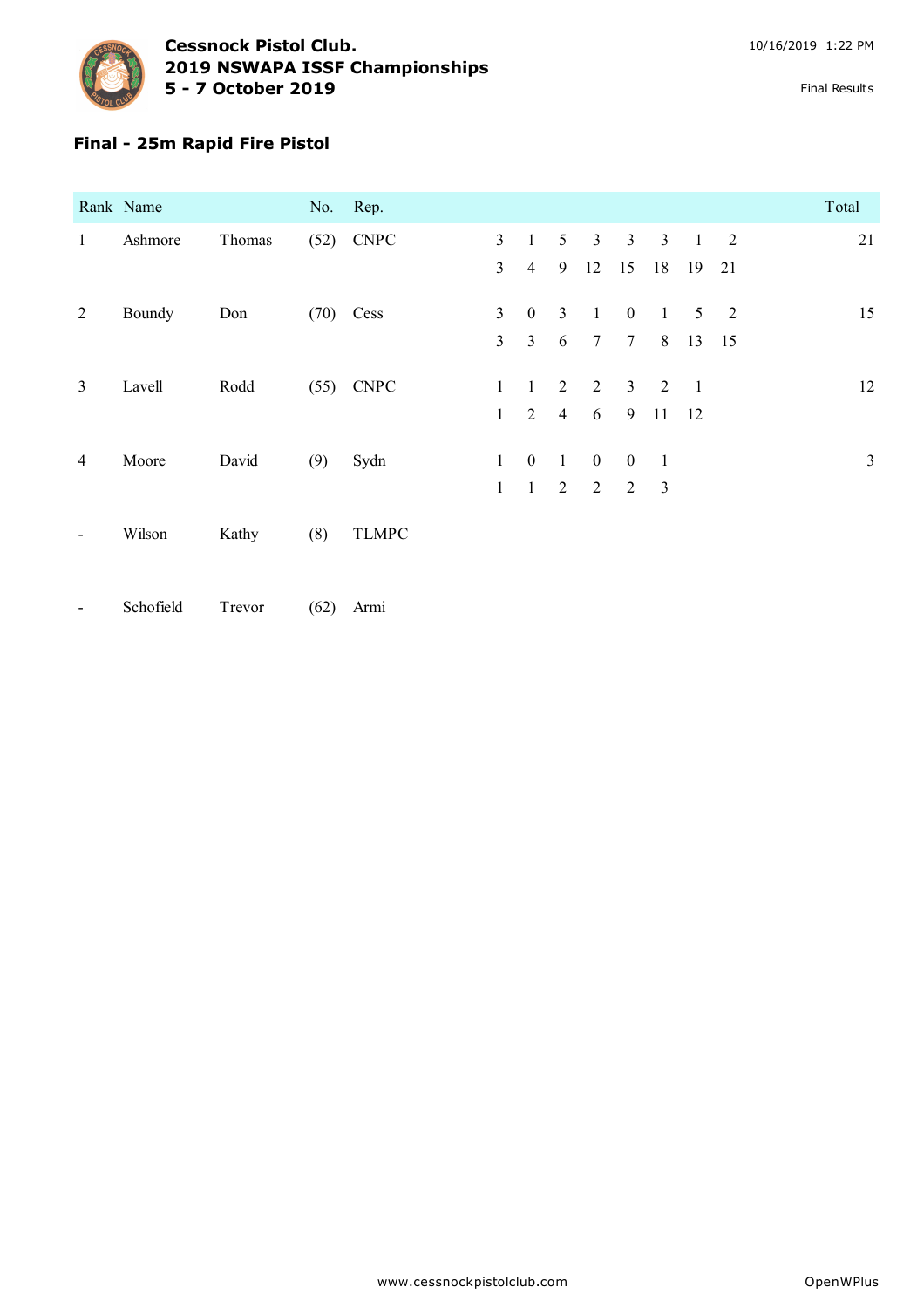

### **Cessnock Pistol Club.** 10/16/2019 1:22 PM **NSWAPA ISSF Championships - 7 October 2019** Final Results

#### **50m Pistol**

| P1.            |    | No. Name            | Rep          | Total Xs |                  | $\mathbf{1}$ | $\overline{c}$ | 3  | 4  | $\mathfrak{S}$ | 6  |
|----------------|----|---------------------|--------------|----------|------------------|--------------|----------------|----|----|----------------|----|
|                |    |                     |              |          |                  |              |                |    |    |                |    |
| A Grade<br>1   |    | 9 Moore, David      | Sydn         | 531      | 7                | 84           | 88             | 90 | 89 | 90             | 90 |
| 2              | 31 | Morris, Barry       | <b>Btown</b> | 529      | 11               | 86           | 89             | 90 | 88 | 92             | 84 |
| 3              | 79 | Dowling, Damian     | Mbah         | 528      | 2                | 90           | 82             | 92 | 90 | 86             | 88 |
| $\overline{4}$ | 39 | Bell, Kerry         | <b>CLDPC</b> | 526      | 6                | 91           | 83             | 91 | 89 | 84             | 88 |
| 5              | 55 | Lavell, Rodd        | <b>CNPC</b>  | 505      | 3                | 88           | 83             | 87 | 80 | 82             | 85 |
|                |    |                     |              |          |                  |              |                |    |    |                |    |
| <b>B</b> Grade |    |                     |              |          |                  |              |                |    |    |                |    |
| 1              | 13 | Langlands, Jeffrey  | LIth         | 499      | 5                | 74           | 87             | 89 | 86 | 86             | 77 |
| $\overline{c}$ | 48 | Blackburn, Nathan   | Cess         | 499      | 4                | 84           | 77             | 80 | 89 | 83             | 86 |
| 3              | 69 | Blackburn, Steve    | Cess         | 497      | 5                | 79           | 83             | 77 | 84 | 82             | 92 |
| $\overline{4}$ | 8  | Wilson, Kathy       | <b>TLMPC</b> | 487      | 6                | 83           | 87             | 70 | 85 | 74             | 88 |
| 5              | 70 | Boundy, Don         | Cess         | 474      | $\mathbf{1}$     | 83           | 79             | 74 | 76 | 84             | 78 |
| 6              | 57 | McGowan, Scott      | Ives         | 465      | $\mathbf{1}$     | 75           | 70             | 78 | 82 | 78             | 82 |
| 7              | 18 | Gray, Ray           | Cowra        | 455      | $\mathbf{1}$     | 68           | 71             | 72 | 83 | 83             | 78 |
| 8              | 61 | Banks, David        | Wagga        | 455      | $\mathbf{1}$     | 80           | 77             | 77 | 70 | 76             | 75 |
| $\mathbf{9}$   | 32 | Morris, Ray         | <b>Btown</b> | 370      | $\overline{c}$   | 72           | 65             | 59 | 59 | 67             | 48 |
|                |    |                     |              |          |                  |              |                |    |    |                |    |
| C Grade<br>1   |    | 36 Melville, Bruce  | Tamw         | 497      | $\boldsymbol{0}$ | 85           | 84             | 80 | 83 | 86             | 79 |
| $\overline{2}$ | 5  | Davis, Tim          | Ives         | 483      | 3                | 87           | 79             | 73 | 78 | 84             | 82 |
| 3              |    | 3 Liston, John      | Temora       | 479      | 5                | 75           | 73             | 83 | 83 | 84             | 81 |
| 4              | 4  | Liston, Maree       | Temora       | 462      | $\boldsymbol{0}$ | 75           | 82             | 78 | 82 | 74             | 71 |
| 5              | 47 | Berry, Alan         | Tweed        | 447      | $\mathbf{1}$     | 75           | 72             | 72 | 72 | 81             | 75 |
| 6              | 74 | Arfmann, Michael    | <b>TLMPC</b> | 435      | 1                | 82           | 66             | 77 | 72 | 67             | 71 |
| 7              |    | 35 Ashmore, James   | <b>CNPC</b>  | 430      | $\boldsymbol{0}$ | 66           | 66             | 71 | 71 | 80             | 76 |
| 8              |    | 17 Brown, Bruce     | Musw         | 429      | 2                | 71           | 68             | 70 | 72 | 72             | 76 |
| 9              |    | 73 Fleeton, Kane    | <b>TLMPC</b> | 425      | $\mathbf{1}$     | 73           | 65             | 73 | 71 | 65             | 78 |
|                |    |                     |              |          |                  |              |                |    |    |                |    |
| <b>D</b> Grade |    |                     |              |          |                  |              |                |    |    |                |    |
| $*1$           |    | 71 Stone, David     | <b>CNPC</b>  | 468      | $\mathbf{1}$     | 89           | 80             | 79 | 70 | 70             | 80 |
| $\overline{2}$ |    | 41 Turner, Steven   | Tweed        | 460      | $\mathbf{1}$     | 74           | 70             | 70 | 86 | 85             | 75 |
| 3              |    | 6 Snow, Stuart      | Wyon         | 457      | $\boldsymbol{0}$ | 77           | 78             | 83 | 87 | 69             | 63 |
| $\overline{4}$ |    | 33 Cagney, Alex     | Cess         | 403      | $\overline{2}$   | 68           | 68             | 58 | 70 | 66             | 73 |
| 5              |    | 40 Verstegen, Agnes | Dubb         | 304      | $\boldsymbol{0}$ | 50           | 58             | 56 | 49 | 46             | 45 |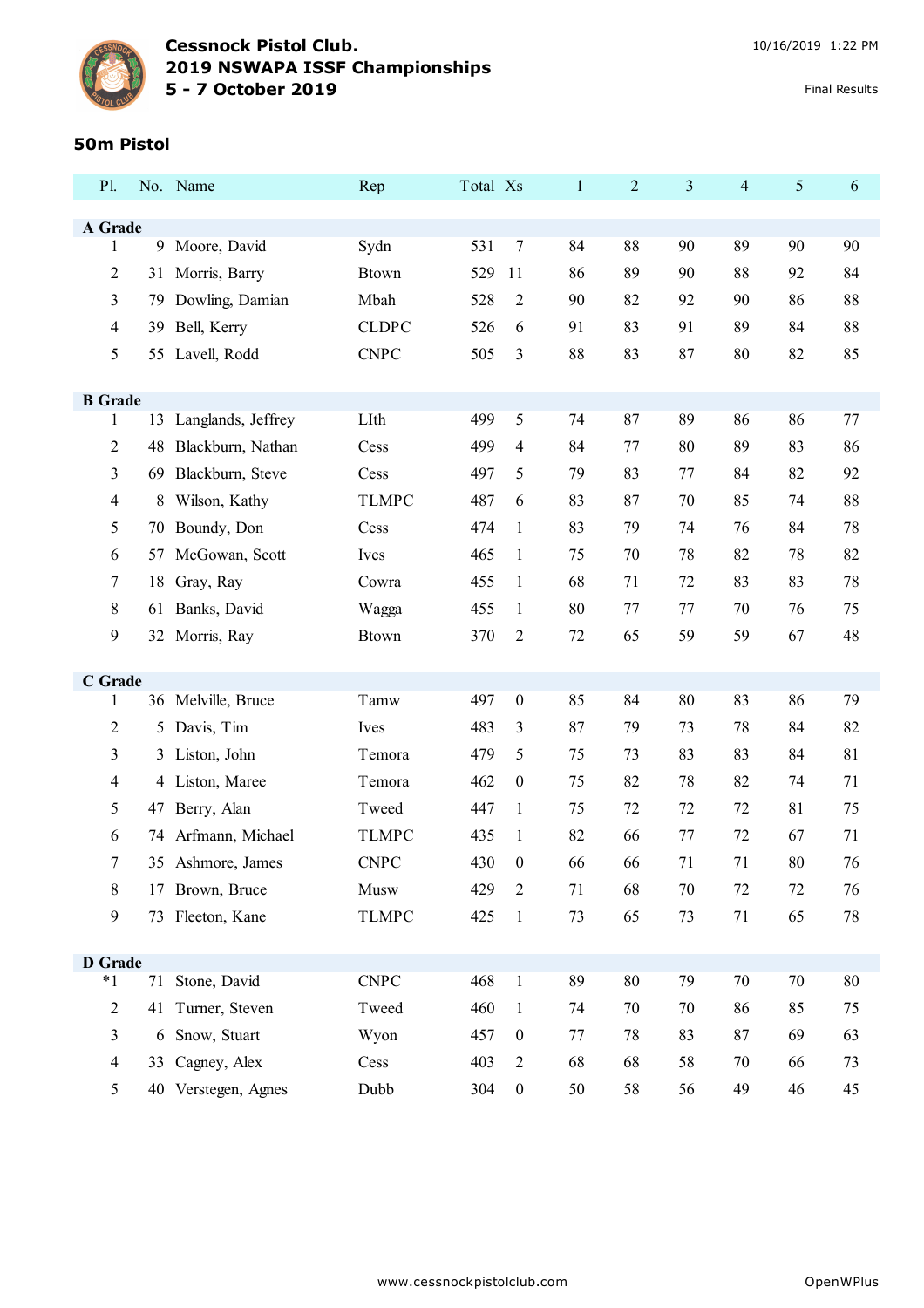### **50m Pistol**

| <b>P1.</b>    |    | No. Name              | Rep        | Total Xs |          |    | $\angle 2$ | 3  | 4  |    | $\sigma$ |
|---------------|----|-----------------------|------------|----------|----------|----|------------|----|----|----|----------|
|               |    |                       |            |          |          |    |            |    |    |    |          |
| D Grade Cont. |    |                       |            |          |          |    |            |    |    |    |          |
| <sub>0</sub>  |    | 85 Wilson, Julie      | <b>API</b> | 267      | $\theta$ | 49 | 42         | 45 | 56 | 38 | 37       |
|               |    | 24 Donohue, Christian | Hube       | 182      | $\theta$ | 42 | 22         | 49 | 29 | 12 | 28       |
| <b>DNS</b>    | 19 | May, Cherie           | Cowra      |          |          |    |            |    |    |    |          |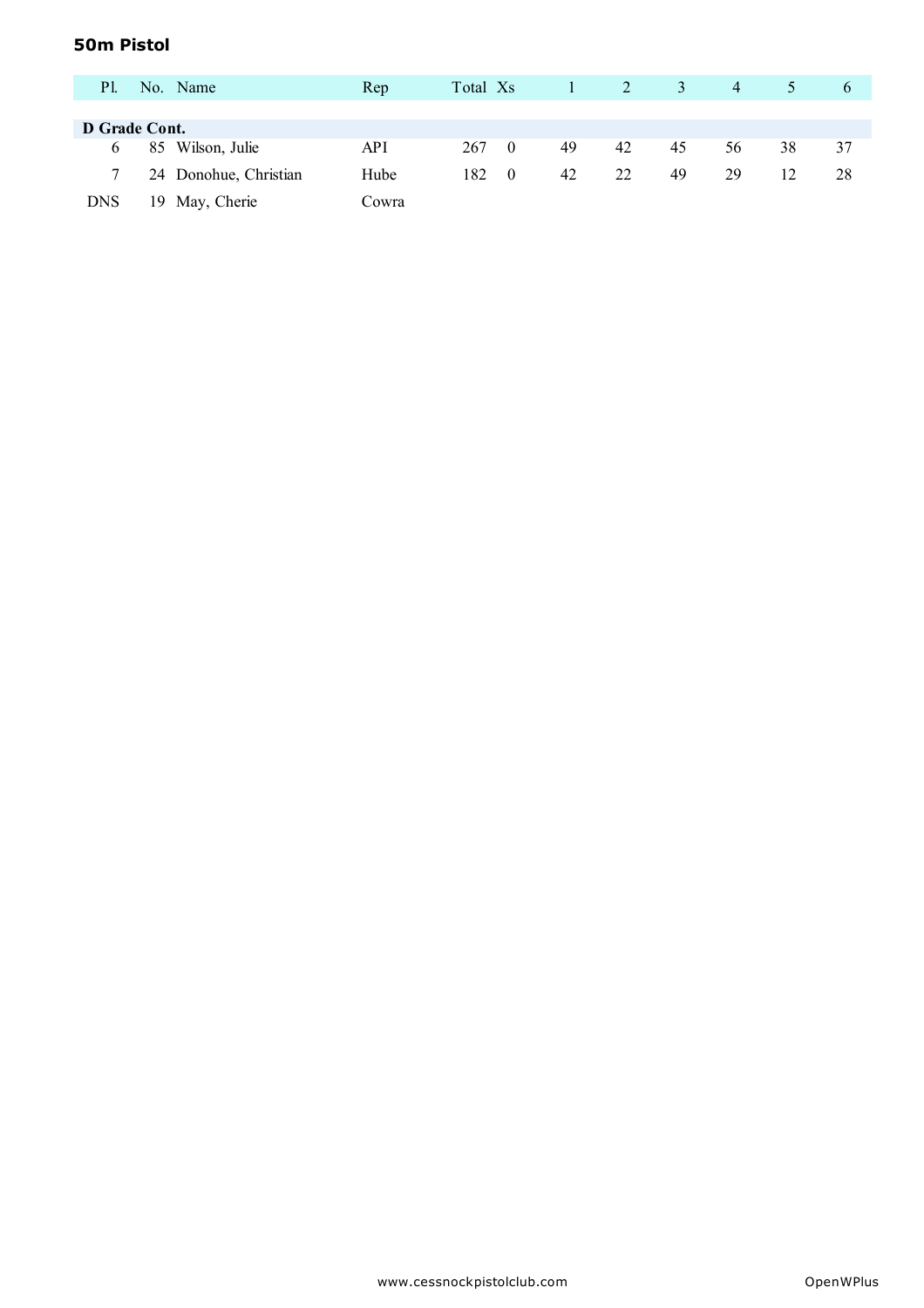

#### **25m Centre Fire Pistol**

| A Grade<br>Sydn<br>95<br>93<br>95<br>93<br>1<br>9<br>Moore, David<br>566 13<br>96<br>284<br>94<br><b>CNPC</b><br>20<br>98<br>2<br>52 Ashmore, Thomas<br>565<br>87<br>93<br>94<br>274<br>97<br>96<br><b>CNPC</b><br>3<br>55 Lavell, Rodd<br>565<br>10<br>92<br>97<br>92<br>281<br>95<br>93<br>96<br>4<br>48 Blackburn, Nathan<br>562<br>14<br>91<br>90<br>92<br>273<br>97<br>93<br>99<br>Cess<br>5<br>Dowling, Damian<br>Mbah<br>95<br>559<br>16<br>93<br>92<br>91<br>276<br>92<br>96<br>79<br>559<br>93<br>90<br>95<br>Boundy, Don<br>11<br>94<br>93<br>280<br>94<br>6<br>Cess<br>70<br><b>CLDPC</b><br>556<br>7<br>Bell, Kerry<br>9<br>96<br>93<br>95<br>284<br>90<br>90<br>92<br>39<br>8<br>9<br>89<br>Blackburn, Steve<br>539<br>95<br>93<br>277<br>84<br>87<br>91<br>69<br>Cess |     |
|-------------------------------------------------------------------------------------------------------------------------------------------------------------------------------------------------------------------------------------------------------------------------------------------------------------------------------------------------------------------------------------------------------------------------------------------------------------------------------------------------------------------------------------------------------------------------------------------------------------------------------------------------------------------------------------------------------------------------------------------------------------------------------------|-----|
|                                                                                                                                                                                                                                                                                                                                                                                                                                                                                                                                                                                                                                                                                                                                                                                     |     |
|                                                                                                                                                                                                                                                                                                                                                                                                                                                                                                                                                                                                                                                                                                                                                                                     | 282 |
|                                                                                                                                                                                                                                                                                                                                                                                                                                                                                                                                                                                                                                                                                                                                                                                     | 291 |
|                                                                                                                                                                                                                                                                                                                                                                                                                                                                                                                                                                                                                                                                                                                                                                                     | 284 |
|                                                                                                                                                                                                                                                                                                                                                                                                                                                                                                                                                                                                                                                                                                                                                                                     | 289 |
|                                                                                                                                                                                                                                                                                                                                                                                                                                                                                                                                                                                                                                                                                                                                                                                     | 283 |
|                                                                                                                                                                                                                                                                                                                                                                                                                                                                                                                                                                                                                                                                                                                                                                                     | 279 |
|                                                                                                                                                                                                                                                                                                                                                                                                                                                                                                                                                                                                                                                                                                                                                                                     | 272 |
|                                                                                                                                                                                                                                                                                                                                                                                                                                                                                                                                                                                                                                                                                                                                                                                     | 262 |
| 9<br>88<br>87<br>62 Schofield, Trevor<br>530<br>9<br>91<br>93<br>272<br>84<br>87<br>Armi                                                                                                                                                                                                                                                                                                                                                                                                                                                                                                                                                                                                                                                                                            | 258 |
| 529<br>84<br>84<br>88<br>90<br>10<br>30 Dowling, Bob<br>Dubb<br>4<br>256<br>90<br>93                                                                                                                                                                                                                                                                                                                                                                                                                                                                                                                                                                                                                                                                                                | 273 |
| 39<br>39<br>85<br>87<br>83<br><b>DNF</b><br>28 Adams, Phillip<br>294<br>Orang                                                                                                                                                                                                                                                                                                                                                                                                                                                                                                                                                                                                                                                                                                       | 255 |
|                                                                                                                                                                                                                                                                                                                                                                                                                                                                                                                                                                                                                                                                                                                                                                                     |     |
| <b>B</b> Grade                                                                                                                                                                                                                                                                                                                                                                                                                                                                                                                                                                                                                                                                                                                                                                      |     |
| 553<br>84<br>93<br>1<br>31 Morris, Barry<br><b>Btown</b><br>10<br>93<br>93<br>96<br>282<br>94                                                                                                                                                                                                                                                                                                                                                                                                                                                                                                                                                                                                                                                                                       | 271 |
| 2<br>LIth<br>9<br>85<br>Langlands, Jeffrey<br>544<br>92<br>95<br>90<br>277<br>90<br>92<br>13                                                                                                                                                                                                                                                                                                                                                                                                                                                                                                                                                                                                                                                                                        | 267 |
| 3<br><b>CNPC</b><br>85<br>92<br>35 Ashmore, James<br>535<br>6<br>86<br>88<br>259<br>93<br>91                                                                                                                                                                                                                                                                                                                                                                                                                                                                                                                                                                                                                                                                                        | 276 |
| 88<br>528<br>5<br>87<br>83<br>4<br>50 Moore, Nick<br>91<br>89<br>268<br>90<br>Cess                                                                                                                                                                                                                                                                                                                                                                                                                                                                                                                                                                                                                                                                                                  | 260 |
| 5<br>518<br>88<br>89<br>77<br>88<br>Liston, John<br>Temora<br>90<br>267<br>86<br>6<br>3                                                                                                                                                                                                                                                                                                                                                                                                                                                                                                                                                                                                                                                                                             | 251 |
| 5<br>85<br>88<br>81<br>92<br>18 Gray, Ray<br>510<br>85<br>258<br>79<br>6<br>Cowra                                                                                                                                                                                                                                                                                                                                                                                                                                                                                                                                                                                                                                                                                                   | 252 |
| 509<br>91<br>88<br>7<br>36 Melville, Bruce<br>7<br>90<br>91<br>272<br>73<br>76<br>Tamw                                                                                                                                                                                                                                                                                                                                                                                                                                                                                                                                                                                                                                                                                              | 237 |
| 8<br>489<br>5<br>78<br>220<br>92<br>89<br>88<br>32 Morris, Ray<br>76<br>66<br><b>Btown</b>                                                                                                                                                                                                                                                                                                                                                                                                                                                                                                                                                                                                                                                                                          | 269 |
|                                                                                                                                                                                                                                                                                                                                                                                                                                                                                                                                                                                                                                                                                                                                                                                     |     |
| C Grade<br><b>TLMPC</b><br>522<br>9<br>81<br>87<br>74 Arfmann, Michael<br>83<br>91<br>255<br>89<br>91<br>1                                                                                                                                                                                                                                                                                                                                                                                                                                                                                                                                                                                                                                                                          | 267 |
| 83<br>92<br>2<br>521<br>7<br>94<br>269<br>85<br>85<br>82<br>40 Verstegen, Agnes<br>Dubb                                                                                                                                                                                                                                                                                                                                                                                                                                                                                                                                                                                                                                                                                             | 252 |
| 3<br>509<br>$\boldsymbol{7}$<br>86<br>86<br>78<br>93<br>33 Cagney, Alex<br>Cess<br>86<br>80<br>252                                                                                                                                                                                                                                                                                                                                                                                                                                                                                                                                                                                                                                                                                  | 257 |
| $\overline{4}$<br>Musw<br>478<br>$\overline{4}$<br>89<br>81<br>250<br>83<br>68<br>17 Brown, Bruce<br>80<br>77                                                                                                                                                                                                                                                                                                                                                                                                                                                                                                                                                                                                                                                                       | 228 |
| 5<br>5 Davis, Tim<br>474<br>9<br>92<br>93<br>278<br>$70\,$<br>50<br>Ives<br>93<br>76                                                                                                                                                                                                                                                                                                                                                                                                                                                                                                                                                                                                                                                                                                | 196 |
| 66 Buchanan, Iain<br>Cess<br>88<br>6<br>467<br>$\overline{4}$<br>81<br>62<br>231<br>81<br>77<br>78                                                                                                                                                                                                                                                                                                                                                                                                                                                                                                                                                                                                                                                                                  | 236 |
| 11 Johnson, David<br>Pt Mac<br>7<br>415<br>74<br>87<br>$77 \,$<br>238<br>63<br>60<br>54<br>$\overline{2}$                                                                                                                                                                                                                                                                                                                                                                                                                                                                                                                                                                                                                                                                           | 177 |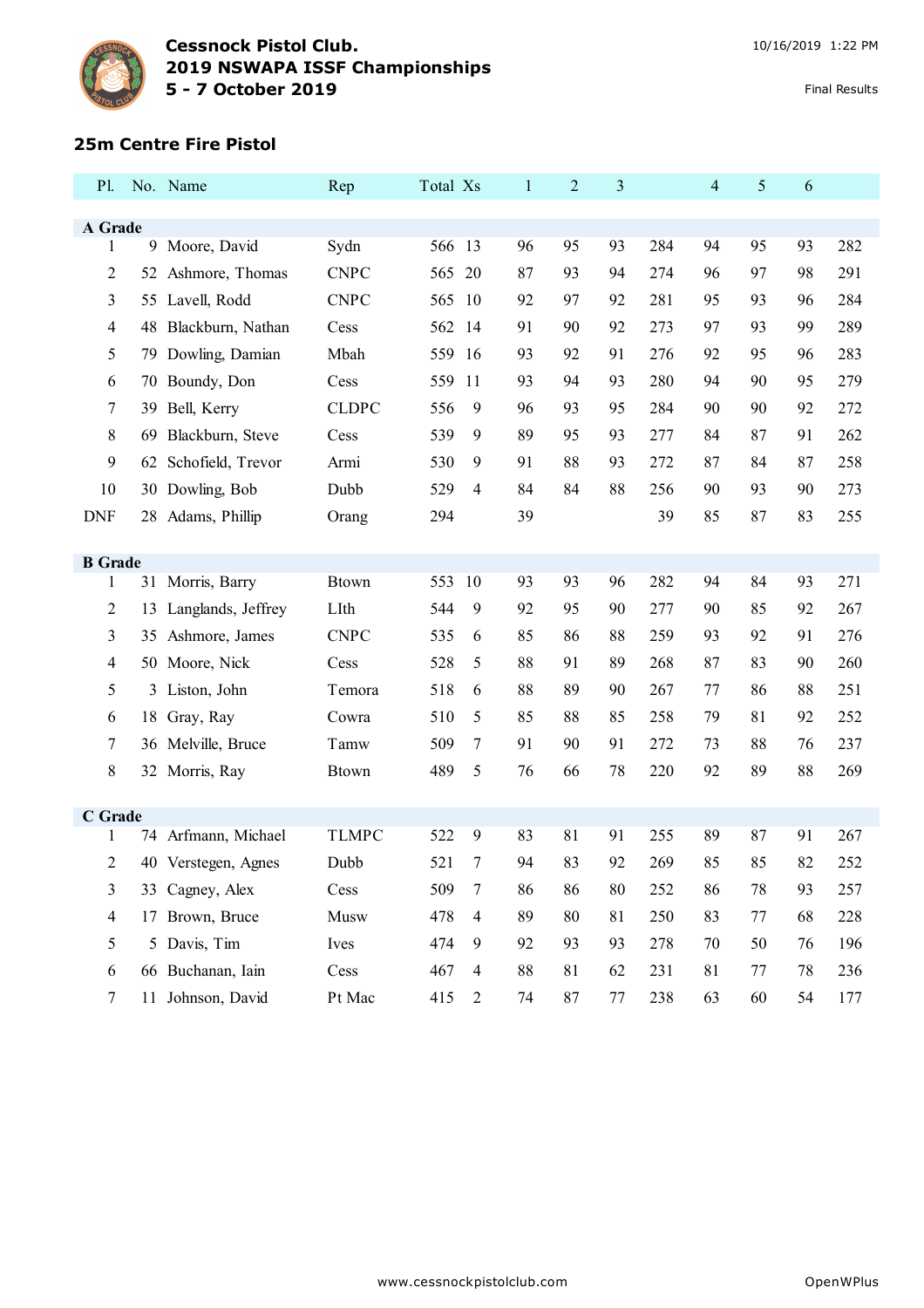### **25m Centre Fire Pistol**

| P1.     |    | No. Name           | Rep          | Total Xs |                |    | $\mathfrak{D}$ | 3  |     | 4  | 5  | 6  |     |
|---------|----|--------------------|--------------|----------|----------------|----|----------------|----|-----|----|----|----|-----|
|         |    |                    |              |          |                |    |                |    |     |    |    |    |     |
| D Grade |    |                    |              |          |                |    |                |    |     |    |    |    |     |
| *1      |    | 16 Webber, Colin   | <b>CNPC</b>  | 511      | 4              | 86 | 93             | 87 | 266 | 79 | 85 | 81 | 245 |
| 2       |    | 60 Roache, John    | Lex          | 457      | 3              | 82 | 80             | 82 | 244 | 79 | 58 | 76 | 213 |
|         |    | 86 Watters, Gerald | Kurra        | 448      | $\overline{4}$ | 83 | 67             | 73 | 223 | 75 | 74 | 76 | 225 |
| 4       |    | 20 Guy, Keith      | <b>TLMPC</b> | 447      |                | 77 | 82             | 73 | 232 | 61 | 65 | 89 | 215 |
|         | 15 | Andrew, Colin      | Cess         | 443      | 3              | 70 | 76             | 75 | 221 | 71 | 71 | 80 | 222 |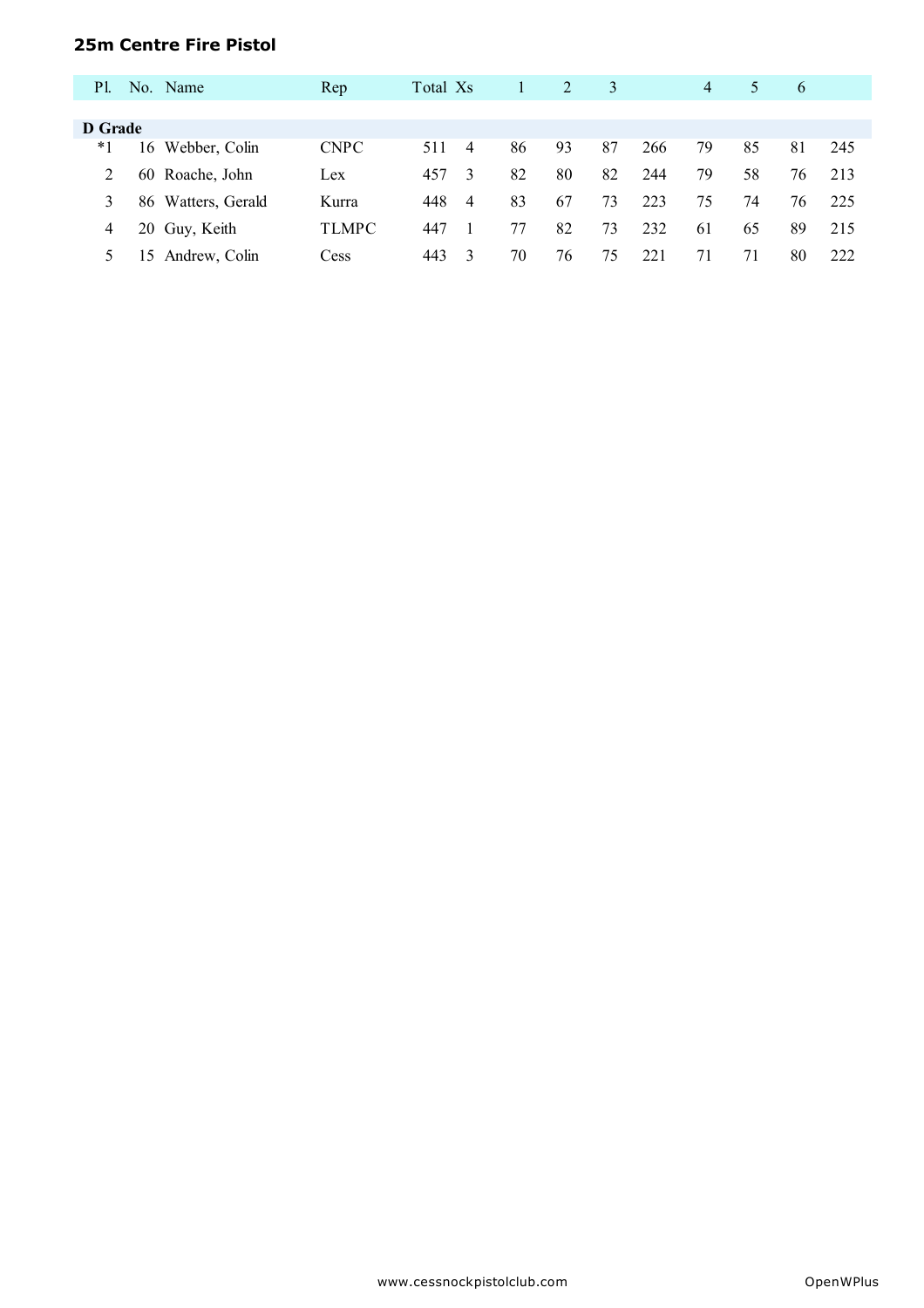

## **10m Air Pistol Men**

| P1.                      |    | No. Name            | Rep          | Total Xs |    | $\mathbf{1}$ | $\overline{2}$ | 3  | $\overline{4}$ | 5  | 6  |
|--------------------------|----|---------------------|--------------|----------|----|--------------|----------------|----|----------------|----|----|
| A Grade                  |    |                     |              |          |    |              |                |    |                |    |    |
| 1                        |    | 39 Bell, Kerry      | <b>CLDPC</b> | 566 15   |    | 93           | 91             | 96 | 96             | 97 | 93 |
| $\overline{c}$           | 79 | Dowling, Damian     | Mbah         | 563      | 9  | 95           | 93             | 94 | 95             | 93 | 93 |
| 3                        | 48 | Blackburn, Nathan   | Cess         | 561      | 12 | 95           | 90             | 94 | 94             | 95 | 93 |
| $\overline{\mathcal{A}}$ | 9  | Moore, David        | Sydn         | 559      | 9  | 91           | 94             | 94 | 95             | 91 | 94 |
| 5                        | 52 | Ashmore, Thomas     | <b>CNPC</b>  | 556      | 11 | 94           | 92             | 92 | 96             | 90 | 92 |
| 6                        | 55 | Lavell, Rodd        | <b>CNPC</b>  | 555      | 10 | 92           | 93             | 93 | 92             | 93 | 92 |
| 7                        | 13 | Langlands, Jeffrey  | LIth         | 554      | 13 | 90           | 93             | 92 | 92             | 91 | 96 |
| 8                        | 31 | Morris, Barry       | <b>Btown</b> | 546      | 5  | 85           | 93             | 92 | 89             | 93 | 94 |
| 9                        | 70 | Boundy, Don         | Cess         | 541      | 13 | 88           | 90             | 92 | 92             | 88 | 91 |
| 10                       | 69 | Blackburn, Steve    | Cess         | 534      | 3  | 92           | 90             | 89 | 88             | 92 | 83 |
| 11                       | 87 | Hogg, Max           | Tamw         | 516      | 2  | 86           | 89             | 79 | 86             | 91 | 85 |
| 12                       | 28 | Adams, Phillip      | Orang        | 500      | 4  | 87           | 83             | 88 | 78             | 85 | 79 |
| 13                       |    | 30 Dowling, Bob     | Dubb         | 485      | 5  | 77           | 81             | 82 | 83             | 80 | 82 |
|                          |    |                     |              |          |    |              |                |    |                |    |    |
| <b>B</b> Grade<br>1      |    | 22 Leousis, Anthony | Ives         | 547      | 5  | 94           | 89             | 91 | 91             | 90 | 92 |
| $\overline{c}$           | 73 | Fleeton, Kane       | <b>TLMPC</b> | 542      | 10 | 90           | 89             | 92 | 87             | 92 | 92 |
| 3                        | 50 | Moore, Nick         | Cess         | 539      | 8  | 91           | 91             | 86 | 89             | 94 | 88 |
| $\overline{\mathcal{A}}$ |    | 36 Melville, Bruce  | Tamw         | 523      | 5  | 86           | 86             | 85 | 89             | 89 | 88 |
| 5                        | 3  | Liston, John        | Temora       | 510      | 2  | 86           | 79             | 88 | 87             | 81 | 89 |
| 6                        | 35 | Ashmore, James      | <b>CNPC</b>  | 509      | 4  | 83           | 90             | 87 | 80             | 84 | 85 |
| 7                        | 47 | Berry, Alan         | Tweed        | 507      | 4  | 79           | 86             | 90 | 88             | 82 | 82 |
| 8                        | 80 | Tutty, Bruce        | Wagga        | 506      | 7  | 81           | 84             | 86 | 82             | 87 | 86 |
| 9                        | 32 | Morris, Ray         | <b>Btown</b> | 467      | 3  | 71           | 76             | 84 | 82             | 73 | 81 |
| <b>DNF</b>               | 5  | Davis, Tim          | Ives         | 261      |    | 91           | 84             | 86 |                |    |    |
| <b>DNF</b>               | 18 | Gray, Ray           | Cowra        | 168      |    | 83           | 85             |    |                |    |    |
| <b>DNS</b>               |    | 61 Banks, David     | Wagga        |          |    |              |                |    |                |    |    |
|                          |    |                     |              |          |    |              |                |    |                |    |    |
| C Grade<br>$*1$          |    | 41 Turner, Steven   | Tweed        | 541      | 5  | 89           | 91             | 89 | 90             | 90 | 92 |
| $\overline{2}$           |    | 74 Arfmann, Michael | <b>TLMPC</b> | 530      | 7  | 82           | 90             | 88 | 92             | 89 | 89 |
| $\overline{3}$           |    | 33 Cagney, Alex     | Cess         | 518      | 2  | 81           | 90             | 86 | 85             | 86 | 90 |
| $\overline{4}$           |    | 66 Buchanan, Iain   | Cess         | 515      | 5  | 87           | 91             | 82 | 90             | 89 | 76 |
| 5                        |    | 65 Loosemore, David | Cess         | 509      | 3  | 84           | $87\,$         | 86 | 88             | 82 | 82 |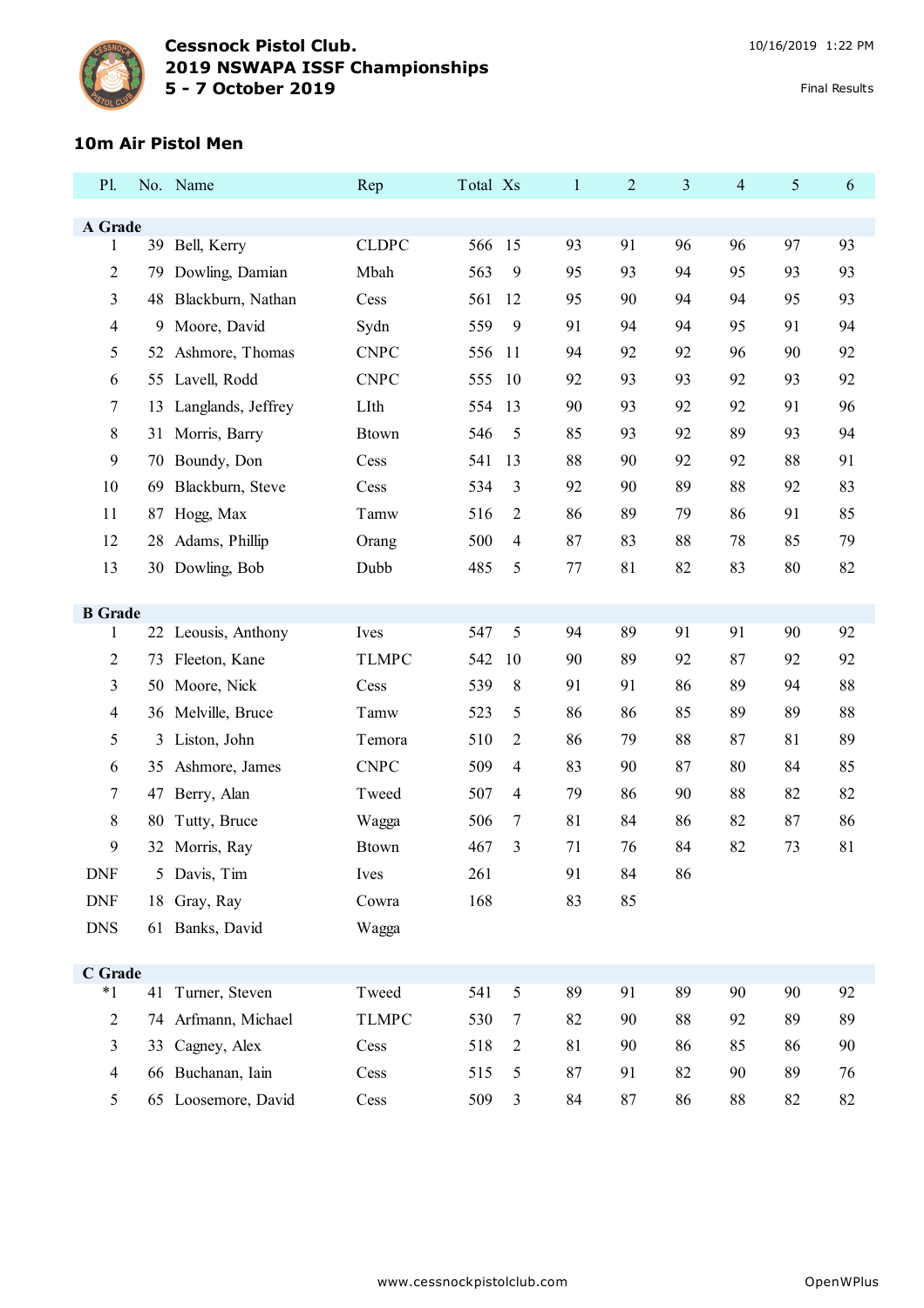#### **10m Air Pistol Men**

| <b>P1.</b>     |    | No. Name                 | Rep          | Total Xs |                  | $\mathbf{1}$ | $\overline{2}$ | $\mathfrak{Z}$ | 4  | 5  | 6  |
|----------------|----|--------------------------|--------------|----------|------------------|--------------|----------------|----------------|----|----|----|
|                |    |                          |              |          |                  |              |                |                |    |    |    |
| C Grade Cont.  |    |                          |              |          |                  |              |                |                |    |    |    |
| 6              |    | 64 Goodwin, Steven       | Cess         | 509      | $\overline{2}$   | 85           | 82             | 82             | 86 | 87 | 87 |
| 7              | 15 | Andrew, Colin            | Cess         | 500      | 7                | 76           | 86             | 85             | 87 | 83 | 83 |
| 8              | 17 | Brown, Bruce             | Musw         | 500      | $\overline{c}$   | 82           | 81             | 85             | 90 | 83 | 79 |
| 9              | 6  | Snow, Stuart             | Wyon         | 499      | 3                | 86           | 78             | 85             | 83 | 79 | 88 |
| 10             | 16 | Webber, Colin            | <b>CNPC</b>  | 499      | 3                | 86           | 86             | 85             | 76 | 87 | 79 |
| 11             | 37 | Bennett, David           | Ives         | 495      | 4                | 80           | 81             | 77             | 88 | 83 | 86 |
| 12             | 11 | Johnson, David           | Pt Mac       | 494      | 4                | 80           | 88             | 79             | 82 | 81 | 84 |
| 13             | 44 | Burton, Chris            | Wagga        | 494      | 2                | 87           | 87             | 77             | 80 | 87 | 76 |
| 14             | 71 | Stone, David             | <b>CNPC</b>  | 487      | 5                | 66           | 75             | 87             | 85 | 88 | 86 |
| 15             | 49 | Walker, Robert           | Cess         | 473      | $\boldsymbol{0}$ | 76           | 79             | 78             | 88 | 74 | 78 |
| 16             | 20 | Guy, Keith               | <b>TLMPC</b> | 469      | $\mathbf{1}$     | 76           | 73             | 87             | 78 | 76 | 79 |
| 17             | 60 | Roache, John             | Lex          | 466      | 2                | 74           | 79             | 70             | 83 | 75 | 85 |
|                |    |                          |              |          |                  |              |                |                |    |    |    |
| <b>D</b> Grade |    |                          |              |          |                  |              |                |                |    |    |    |
| $*1$           |    | 83 Guy, Andrew           | Cess         | 509      | 5                | 84           | 86             | 87             | 85 | 84 | 83 |
| $\overline{2}$ | 86 | Watters, Gerald          | Kurra        | 479      | $\overline{2}$   | 82           | 84             | 80             | 79 | 79 | 75 |
| 3              | 25 | Poulton, Ron             | Tmba         | 474      | $\mathbf{1}$     | 79           | 75             | 78             | 81 | 78 | 83 |
| 4              | 68 | Goodwin, Mal             | Cess         | 458      | $\overline{2}$   | 80           | 63             | 83             | 70 | 83 | 79 |
| 5              | 75 | Deisenberger, Serbastian | L Rdg        | 422      | $\boldsymbol{0}$ | 62           | 72             | 66             | 78 | 71 | 73 |
| 6              |    | 24 Donohue, Christian    | Hube         | 332      | $\mathbf{1}$     | 35           | 18             | 57             | 81 | 68 | 73 |
| <b>DNS</b>     | 81 | Delmas, Jean-Marie       | Clar         |          |                  |              |                |                |    |    |    |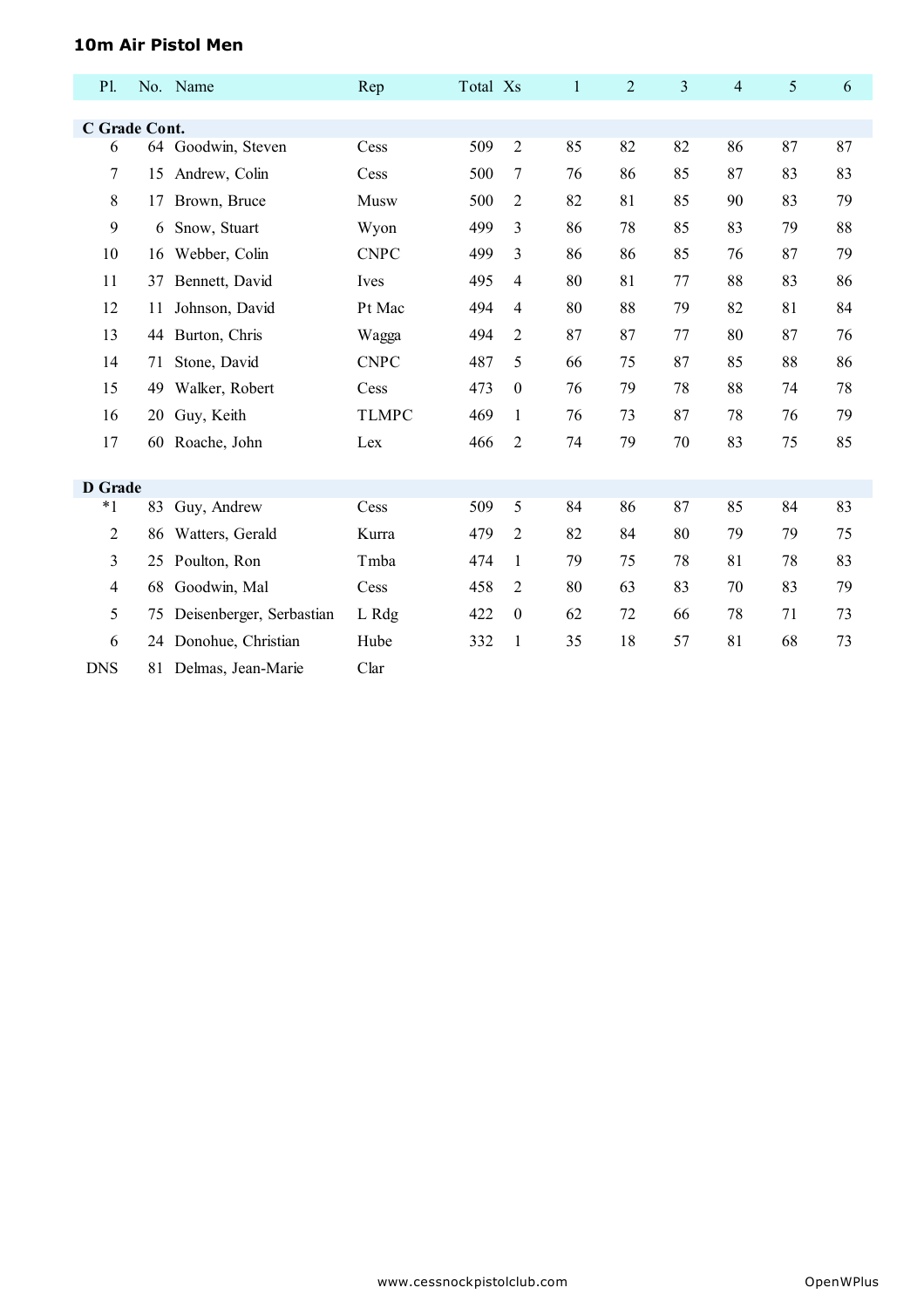

### **Final - 10m Air Pistol Men**

|              | Rank Name |         |             | No. Rep.     |                                                                                                     | Total |
|--------------|-----------|---------|-------------|--------------|-----------------------------------------------------------------------------------------------------|-------|
| $\mathbf{1}$ | Ashmore   | Thomas  |             | $(52)$ CNPC  | 46.7 49.6 21.5 19.6 18.5 17.3 20.8 19.8 15.5<br>46.7 96.3 117.8 137.4 155.9 173.2 194.0 213.8 229.3 | 229.3 |
| 2            | Bell      | Kerry   |             | $(39)$ CLDPC | 46.8 45.7 19.6 19.3 17.1 20.0 20.4 20.1 19.1<br>46.8 92.5 112.1 131.4 148.5 168.5 188.9 209.0 228.1 | 228.1 |
| 3            | Blackburn | Nathan  |             | $(48)$ Cess  | 47.9 50.0 16.4 17.9 20.0 20.0 20.6 15.8<br>47.9 97.9 114.3 132.2 152.2 172.2 192.8 208.6            | 208.6 |
| 4            | Lavell    | Rodd    |             | $(55)$ CNPC  | 46.1 48.3 16.7 20.4 18.8 18.6 17.1<br>46.1 94.4 111.1 131.5 150.3 168.9 186.0                       | 186.0 |
| 5            | Langlands | Jeffrey | $(13)$ LIth |              | 45.1 49.2 18.1 18.9 18.1 17.9<br>45.1 94.3 112.4 131.3 149.4 167.3                                  | 167.3 |
| 6            | Leousis   | Anthony | $(22)$ Ives |              | 49.5 46.0 18.2 18.1 16.6<br>49.5 95.5 113.7 131.8 148.4                                             | 148.4 |
| $\tau$       | Dowling   | Damian  |             | $(79)$ Mbah  | 48.6 44.8 18.7 18.9<br>48.6 93.4 112.1 131.0                                                        | 131.0 |
| 8            | Moore     | David   | (9)         | Sydn         | 45.2 46.8 18.8<br>45.2 92.0 110.8                                                                   | 110.8 |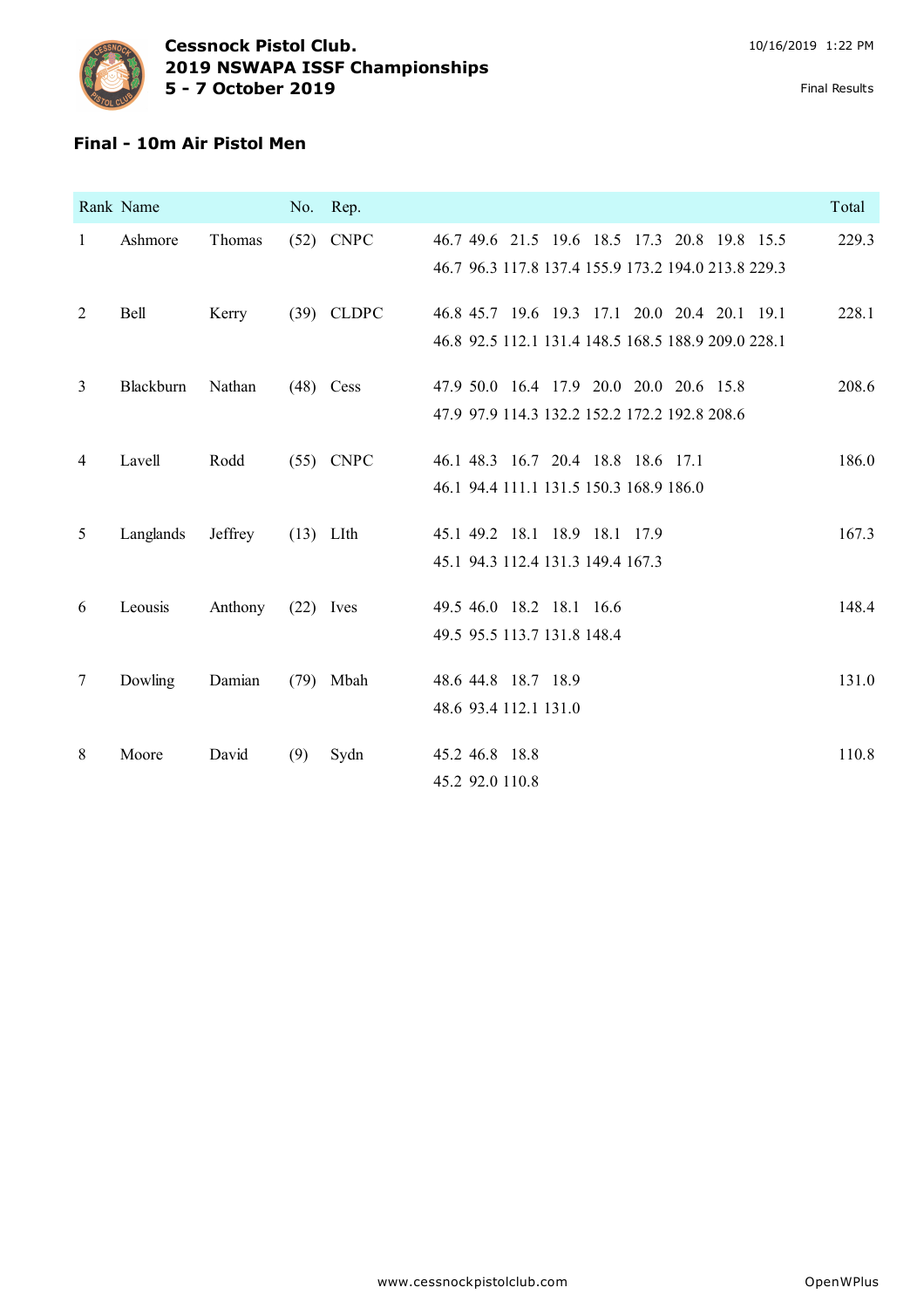

#### **25m Pistol Men**

| P1.         | No. Name         | Rep   | Total Xs |     |    | 2 3 |    |     | 4  |    | $\sigma$ |     |
|-------------|------------------|-------|----------|-----|----|-----|----|-----|----|----|----------|-----|
|             |                  |       |          |     |    |     |    |     |    |    |          |     |
| <b>WSPS</b> |                  |       |          |     |    |     |    |     |    |    |          |     |
|             | 73 Fleeton, Kane | TLMPC | 540      | - 8 | 92 | 90  | 93 | 275 | 93 | 84 | 88       | 265 |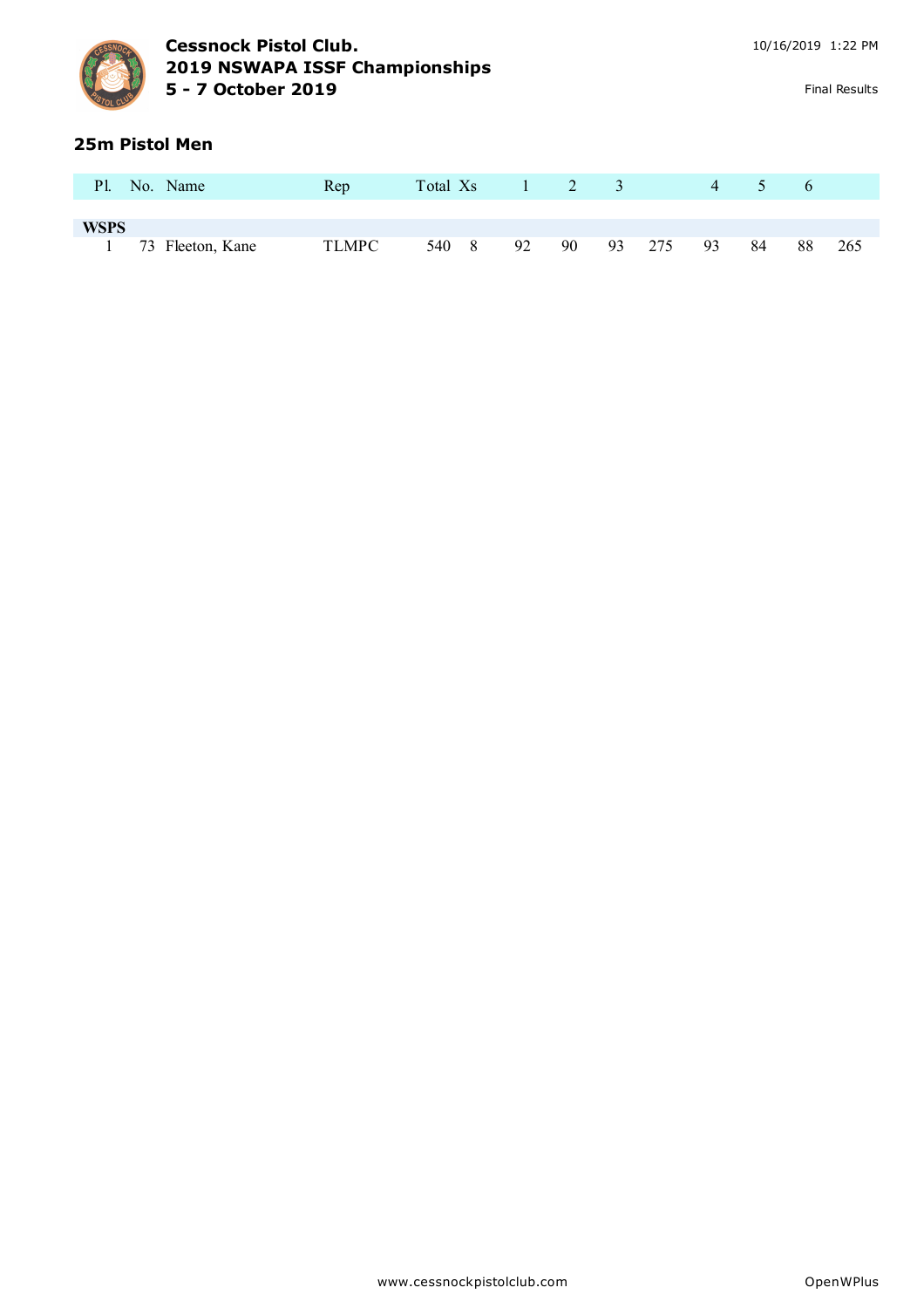

## **25m Pistol Women**

| P1.            |    | No. Name               | Rep          | Total Xs |                | $\mathbf{1}$ | $\overline{2}$ | $\mathfrak{Z}$ |     | $\overline{4}$ | 5  | 6      |     |
|----------------|----|------------------------|--------------|----------|----------------|--------------|----------------|----------------|-----|----------------|----|--------|-----|
| A Grade        |    |                        |              |          |                |              |                |                |     |                |    |        |     |
| 1              |    | 1 Moleman, Dannielle   | Blue         | 555 11   |                | 90           | 92             | 92             | 274 | 92             | 96 | 93     | 281 |
|                |    |                        | Mtn          |          |                |              |                |                |     |                |    |        |     |
| $\overline{2}$ |    | 38 Cowling, Lara       | Bath         | 552      | 11             | 91           | 94             | 89             | 274 | 93             | 95 | 90     | 278 |
| 3              |    | 8 Wilson, Kathy        | <b>TLMPC</b> | 546      | 8              | 85           | 91             | 92             | 268 | 95             | 91 | 92     | 278 |
| 4              |    | 54 Cook, Ryana         | Cess         | 479      | $\overline{2}$ | 79           | 77             | 76             | 232 | 85             | 84 | 78     | 247 |
| <b>DNF</b>     |    | 12 Rossetto, Una       | Ulla         | 265      |                | 84           | 88             | 93             | 265 |                |    |        |     |
| <b>B</b> Grade |    |                        |              |          |                |              |                |                |     |                |    |        |     |
| 1              |    | 34 Doyle, Allison      | <b>TLMPC</b> | 548 13   |                | 89           | 95             | 93             | 277 | 92             | 95 | 84     | 271 |
| $\overline{2}$ |    | 78 Lavrushkina, Alena  | Tamw         | 544      | 10             | 94           | 91             | 95             | 280 | 91             | 83 | 90     | 264 |
| 3              | 59 | Jarnjevic, Lyndal      | Lex          | 519      | 3              | 90           | 78             | 86             | 254 | 87             | 91 | 87     | 265 |
| 4              |    | 26 Poulton, Fran       | Tmba         | 516      | 5              | 91           | 86             | 88             | 265 | 87             | 80 | 84     | 251 |
| 5              |    | 45 Burton, Isabella    | Wagga        | 513      | $\overline{7}$ | 87           | 90             | 85             | 262 | 83             | 87 | 81     | 251 |
| 6              |    | 42 Mory, Jessica       | TLMPC        | 510      | 5              | 90           | 88             | 86             | 264 | 79             | 81 | 86     | 246 |
| 7              |    | 29 Wilson, Lisa        | <b>CNPC</b>  | 494      | $\overline{2}$ | 85           | 85             | 88             | 258 | 77             | 71 | 88     | 236 |
| 8              |    | 51 Moore, Krystal      | Cess         | 486      | 2              | 78           | 83             | 87             | 248 | 70             | 89 | 79     | 238 |
| 9              |    | 4 Liston, Maree        | Temora       | 447      | $\overline{2}$ | 90           | 82             | 90             | 262 | 78             | 42 | 65     | 185 |
|                |    |                        |              |          |                |              |                |                |     |                |    |        |     |
| C Grade        |    |                        |              |          |                |              |                |                |     |                |    |        |     |
| $\mathbf{1}$   |    | 56 Rudder, Ellie       | <b>TLMPC</b> | 513      | $\overline{2}$ | 83           | 86             | 85             | 254 | 88             | 83 | $88\,$ | 259 |
| $\overline{2}$ |    | 40 Verstegen, Agnes    | Dubb         | 501      | 6              | 84           | 82             | 90             | 256 | 82             | 83 | 80     | 245 |
| 3              |    | 76 Deisenberger, Hanna | L Rdg        | 467      | $\mathbf{1}$   | 76           | 71             | 76             | 223 | 78             | 80 | 86     | 244 |
| 4              |    | 85 Wilson, Julie       | <b>API</b>   | 429      | $\mathbf{1}$   | 78           | 57             | 59             | 194 | 73             | 87 | 75     | 235 |
| <b>DNF</b>     |    | 10 Izard, Beveley      | Pt Mac       | 236      |                | 82           | 77             | 77             | 236 |                |    |        |     |
| <b>DNS</b>     |    | 19 May, Cherie         | Cowra        |          |                |              |                |                |     |                |    |        |     |
|                |    |                        |              |          |                |              |                |                |     |                |    |        |     |
| <b>D</b> Grade |    |                        |              |          |                |              |                |                |     |                |    |        |     |
| $*1$           |    | 23 Marsh, Karen        | <b>Btown</b> | 493      | $\mathbf{1}$   | 78           | 79             | 81             | 238 | 84             | 90 | 81     | 255 |
| 2              |    | 43 Burton, Jane        | <b>SSPC</b>  | 390      | $\mathbf{1}$   | 75           | 76             | 82             | 233 | 37             | 53 | 67     | 157 |
| <b>DNS</b>     |    | 82 Nicaisse, Valerie   | Clar         |          |                |              |                |                |     |                |    |        |     |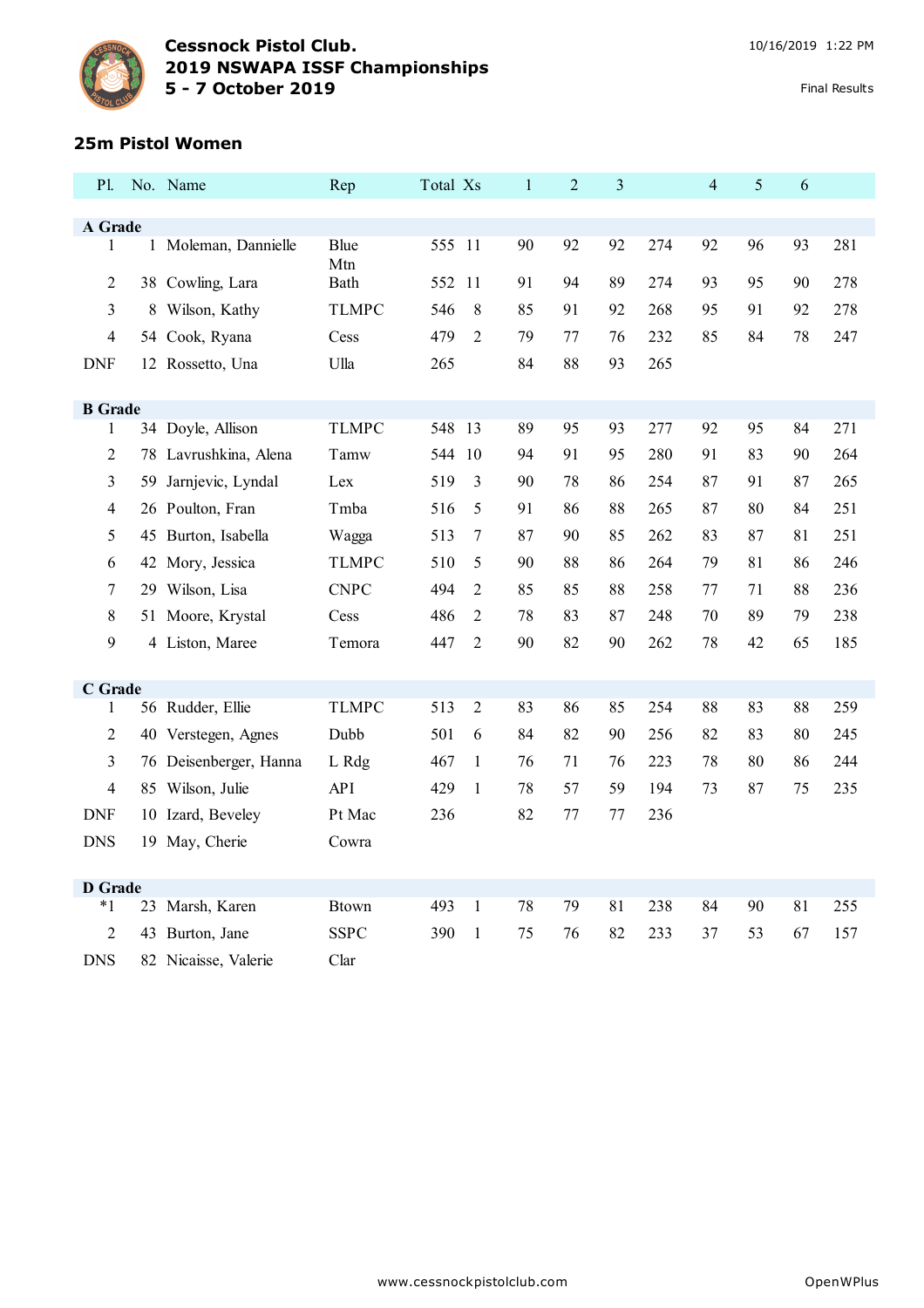

#### **Final - 25m Pistol Women**

|                | Rank Name     |           | No.        | Rep.                       |                  |                  |                  |                  |                                  |                |                |                |                |                | Total          |
|----------------|---------------|-----------|------------|----------------------------|------------------|------------------|------------------|------------------|----------------------------------|----------------|----------------|----------------|----------------|----------------|----------------|
| $\mathbf{1}$   | Moleman       | Dannielle | (1)        | Blue Mtn                   | $\mathbf{1}$     | $\overline{2}$   | $\mathbf{1}$     | $\mathfrak{Z}$   | $\mathfrak{Z}$                   | $\overline{4}$ | $\mathfrak{Z}$ | $\sqrt{2}$     | $\sqrt{2}$     | $\overline{1}$ | $22\,$         |
|                |               |           |            |                            | $\mathbf{1}$     | $\overline{3}$   | $\overline{4}$   | $\tau$           | $10\,$                           | 14             | $17\,$         | 19             | 21             | 22             |                |
| $\overline{2}$ | Wilson        | Kathy     | (8)        | <b>TLMPC</b>               | $\boldsymbol{0}$ | $\boldsymbol{0}$ | $\overline{3}$   | $\overline{2}$   | $\overline{2}$                   | $\overline{4}$ | $\mathbf{1}$   | $\overline{2}$ | $\overline{2}$ | $\overline{3}$ | 19             |
|                |               |           |            | Shoot Off                  | $\boldsymbol{0}$ | $\boldsymbol{0}$ | $\overline{3}$   | $\sqrt{5}$       | $\tau$<br>3                      | 11             | $12\,$         | 14             | 16             | 19             |                |
| $\mathfrak{Z}$ | Cowling       | Lara      | (38)       | Bath                       | $\overline{2}$   | $\mathbf{1}$     | $\overline{2}$   | $\mathbf{1}$     | $\mathfrak{Z}$                   | $\mathfrak{Z}$ | $\mathbf{1}$   | $\mathbf{1}$   | $\overline{1}$ |                | 15             |
|                |               |           |            | Shoot Off                  | $\overline{2}$   | $\overline{3}$   | 5                | $\sqrt{6}$       | $\overline{9}$<br>$\overline{2}$ | 12             | 13             | 14             | 15             |                |                |
| $\overline{4}$ | <b>Burton</b> | Isabella  | (45)       | Wagga                      | $\overline{2}$   | $\mathbf{1}$     | $\mathbf{1}$     | $\sqrt{2}$       | $\sqrt{2}$                       | $\mathfrak{Z}$ | $\overline{2}$ | $\overline{1}$ |                |                | 14             |
|                |               |           |            | Shoot Off                  | $\overline{2}$   | $\overline{3}$   | $\overline{4}$   | $\sqrt{6}$       | $\,8\,$<br>1                     | 11             | 13             | 14             |                |                |                |
| 5              | Lavrushkina   | Alena     | (78)       | Tamw                       | $\boldsymbol{0}$ | $\boldsymbol{0}$ | $\overline{4}$   | $\sqrt{2}$       | $\mathbf{1}$                     | $\sqrt{2}$     | $\mathbf{1}$   |                |                |                | $10\,$         |
|                |               |           |            |                            | $\mathbf{0}$     | $\boldsymbol{0}$ | $\overline{4}$   | 6                | $\boldsymbol{7}$                 | 9              | $10\,$         |                |                |                |                |
| 6              | Poulton       | Fran      | (26)       | Tmba                       | $\boldsymbol{0}$ | $\overline{2}$   | $\boldsymbol{0}$ | $\mathbf{1}$     | $\overline{2}$                   | $\overline{1}$ |                |                |                |                | 6              |
|                |               |           |            |                            | $\boldsymbol{0}$ | $\sqrt{2}$       | $\sqrt{2}$       | $\mathfrak{Z}$   | $\sqrt{5}$                       | 6              |                |                |                |                |                |
| $\tau$         | Jarnjevic     | Lyndal    | $(59)$ Lex |                            | $\overline{2}$   | $\mathbf{1}$     | $\boldsymbol{0}$ | $\boldsymbol{0}$ | $\boldsymbol{0}$                 |                |                |                |                |                | $\mathfrak{Z}$ |
|                |               |           |            |                            | $\overline{2}$   | $\overline{3}$   | $\overline{3}$   | $\overline{3}$   | $\mathfrak{Z}$                   |                |                |                |                |                |                |
| $8\,$          | Doyle         | Allison   | (34)       | <b>TLMPC</b><br><b>DNS</b> |                  |                  |                  |                  |                                  |                |                |                |                |                |                |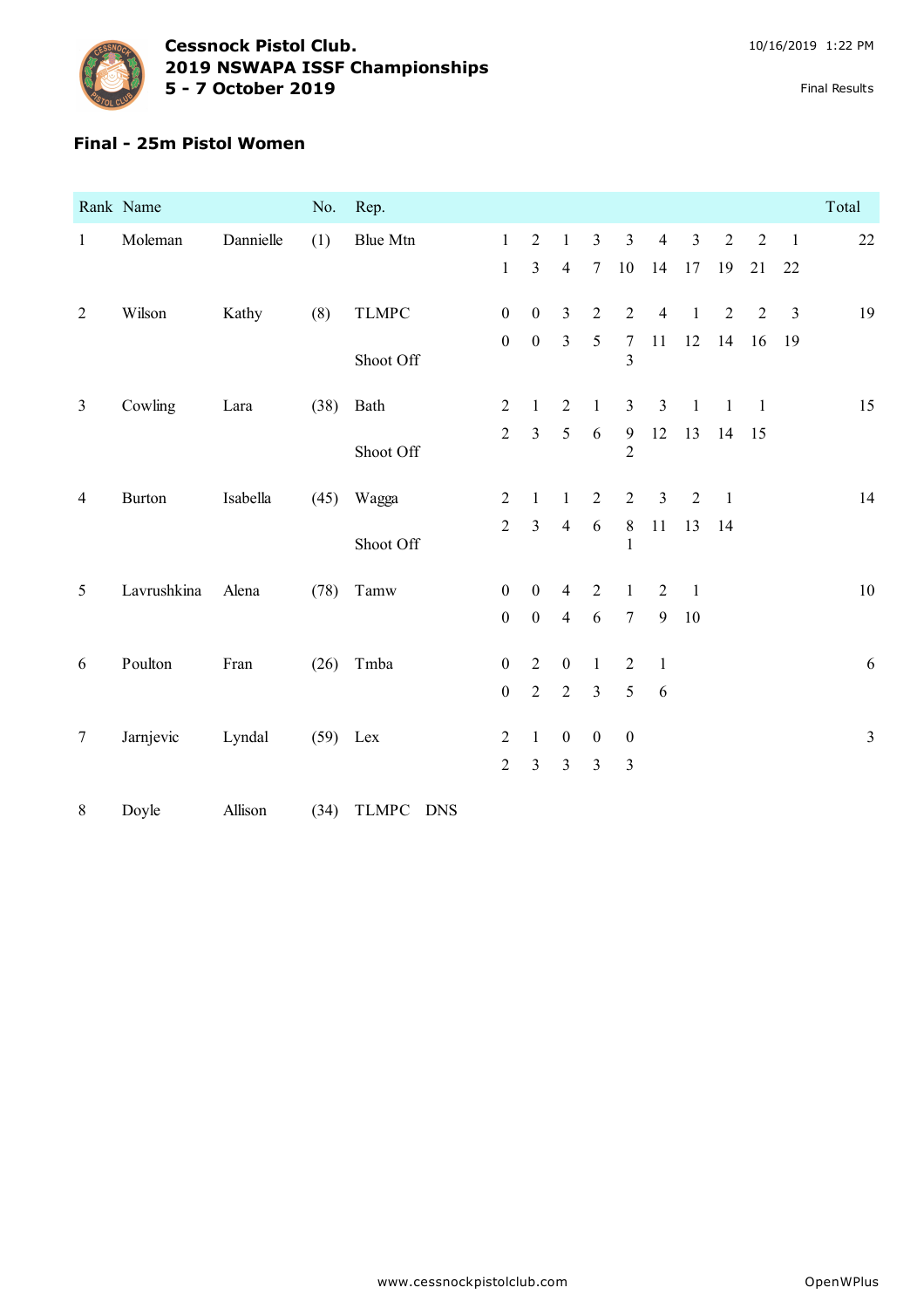

## **10m Air Pistol Women (60)**

| P1.                            |    | No. Name                                | Rep                 | Total Xs |                     | $\mathbf{1}$ | $\overline{2}$ | $\mathfrak{Z}$ | $\overline{4}$ | 5      | 6      |
|--------------------------------|----|-----------------------------------------|---------------------|----------|---------------------|--------------|----------------|----------------|----------------|--------|--------|
|                                |    |                                         |                     |          |                     |              |                |                |                |        |        |
| A Grade<br>1                   |    | 1 Moleman, Dannielle                    | Blue                | 564      | 9                   | 91           | 95             | 95             | 94             | 95     | 94     |
|                                |    |                                         | Mtn                 |          |                     |              |                |                |                |        |        |
| $\overline{2}$                 |    | 54 Cook, Ryana                          | Cess                | 549      | 5                   | 91           | 94             | 91             | 91             | 91     | 91     |
| 3                              |    | 38 Cowling, Lara                        | Bath                | 543      | 3                   | 90           | 92             | 90             | 91             | 92     | 88     |
| $\overline{\mathcal{A}}$       | 8  | Wilson, Kathy                           | <b>TLMPC</b>        | 523      | 4                   | 84           | 84             | 90             | 87             | 86     | 92     |
|                                |    |                                         |                     |          |                     |              |                |                |                |        |        |
| <b>B</b> Grade<br>1            |    | 59 Jarnjevic, Lyndal                    | Lex                 | 545      | 8                   | 89           | 89             | 92             | 93             | 91     | 91     |
| 2                              | 26 | Poulton, Fran                           | Tmba                | 536      | 8                   | 90           | 90             | 84             | 89             | 90     | 93     |
| 3                              |    | 34 Doyle, Allison                       | <b>TLMPC</b>        | 534      | 4                   | 89           | 91             | 85             | 89             | 89     | 91     |
| 4                              |    | 56 Rudder, Ellie                        | <b>TLMPC</b>        | 522      | 3                   | 89           | 87             | 84             | 86             | 89     | 87     |
| 5                              | 78 | Lavrushkina, Alena                      | Tamw                | 518      | 3                   | 91           | 81             | 86             | 88             | 86     | 86     |
| 6                              | 12 | Rossetto, Una                           | Ulla                | 517      | 6                   | 88           | 88             | 81             | 84             | 89     | 87     |
| 7                              |    | 45 Burton, Isabella                     | Wagga               | 515      | 6                   | 82           | 87             | 88             | 88             | 84     | 86     |
| 8                              |    | 51 Moore, Krystal                       | Cess                | 505      | 8                   | 81           | 86             | 90             | 84             | 82     | 82     |
| 9                              | 4  | Liston, Maree                           | Temora              | 493      | 2                   | 82           | 76             | 86             | 80             | 85     | 84     |
| 10                             |    | 29 Wilson, Lisa                         | <b>CNPC</b>         | 478      | 6                   | 76           | 80             | 80             | 82             | 78     | 82     |
|                                |    |                                         |                     |          |                     |              |                |                |                |        |        |
| C Grade                        |    |                                         | Dubb                | 509      | 7                   | 85           | 88             | 84             | 82             | 86     | 84     |
| $\mathbf{1}$<br>$\overline{2}$ |    | 40 Verstegen, Agnes<br>May, Cherie      |                     | 506      |                     | 86           |                | 80             | 82             | 85     | 87     |
|                                | 19 | Lazarus, Jeniffer                       | Cowra<br>74         | 497      | 3                   | 83           | 86<br>82       | 84             | 81             | 87     | 80     |
| 3                              | 72 |                                         |                     |          | 3                   |              |                |                |                |        |        |
| 4                              | 85 | Wilson, Julie                           | API                 | 478      | 2                   | 81           | 77             | 76             | 89             | 83     | $72\,$ |
| 5                              |    | 42 Mory, Jessica                        | <b>TLMPC</b>        | 464      | 3<br>$\overline{2}$ | 75           | 68<br>74       | 73<br>80       | 83<br>79       | 88     | 77#1   |
| 6                              |    | 76 Deisenberger, Hanna                  | L Rdg               | 464      |                     | 81           | 76             |                |                | 74     | 76     |
| <b>DNS</b>                     |    | 43 Burton, Jane<br>82 Nicaisse, Valerie | <b>SSPC</b><br>Clar | 455 2    |                     | 72           |                | $77\,$         | 70             | 81     | 79     |
|                                |    |                                         |                     |          |                     |              |                |                |                |        |        |
| <b>D</b> Grade                 |    |                                         |                     |          |                     |              |                |                |                |        |        |
| $*1$                           |    | 7 Snow, Amanda                          | Wyon                | 507      | $\overline{4}$      | 83           | 86             | $80\,$         | 85             | 82     | 91     |
| $\overline{2}$                 |    | 67 Buchanan, Pat                        | Cess                | 475      | 3                   | 84           | 69             | 77             | 81             | 78     | 86     |
| $\mathfrak{Z}$                 | 10 | Izard, Beveley                          | Pt Mac              | 475      | 3                   | 78           | 84             | 73             | 84             | 81     | 75     |
| $\overline{4}$                 | 53 | Cook, Alisha                            | Cess                | 470      | $\overline{c}$      | 79           | 73             | 85             | 76             | 83     | 74     |
| 5                              | 77 | ODonoghue, Kerrie                       | <b>TLMPC</b>        | 466      | 4                   | 76           | 80             | 73             | $81\,$         | $78\,$ | $78\,$ |

#1 Rule 6.11.5 Too many shots in an event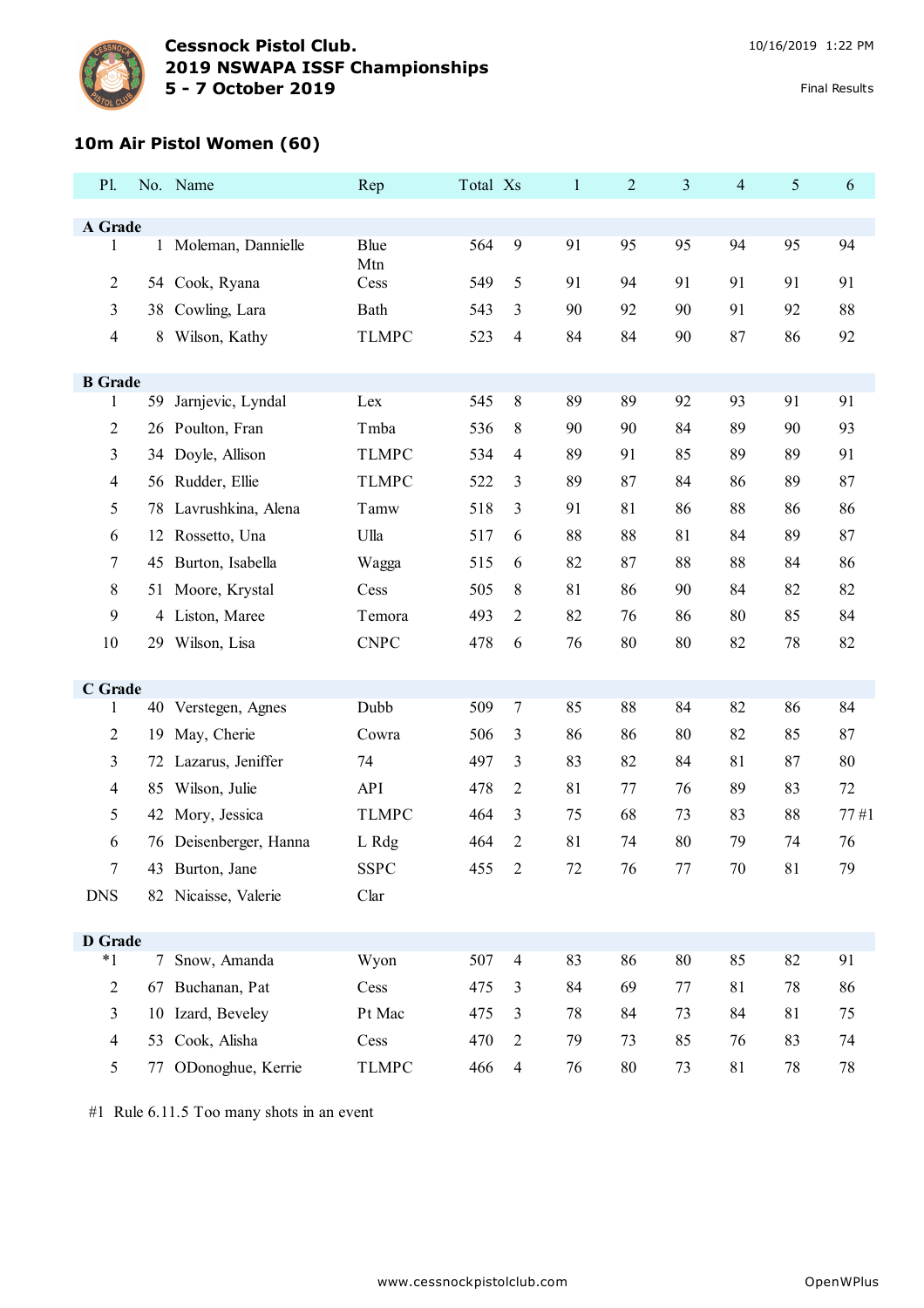

### **Final - 10m Air Pistol Women (60)**

|              | Rank Name |           |            | No. Rep.       |            |                                                                                                     | Total |
|--------------|-----------|-----------|------------|----------------|------------|-----------------------------------------------------------------------------------------------------|-------|
| $\mathbf{1}$ | Moleman   | Dannielle | (1)        | Blue<br>Mtn    |            | 49.5 49.3 19.7 19.3 20.7 19.2 20.6 20.9 18.8<br>49.5 98.8 118.5 137.8 158.5 177.7 198.3 219.2 238.0 | 238.0 |
| 2            | Cook      | Ryana     |            | $(54)$ Cess    |            | 47.6 42.0 19.0 14.6 19.4 20.3 17.7 18.3 16.0<br>47.6 89.6 108.6 123.2 142.6 162.9 180.6 198.9 214.9 | 214.9 |
| 3            | Poulton   | Fran      |            | $(26)$ Tmba    |            | 44.3 47.9 17.9 17.6 18.8 17.9 17.1 16.7<br>44.3 92.2 110.1 127.7 146.5 164.4 181.5 198.2            | 198.2 |
| 4            | Jarnjevic | Lyndal    | $(59)$ Lex |                |            | 45.8 45.8 14.4 19.8 17.7 18.5 15.5<br>45.8 91.6 106.0 125.8 143.5 162.0 177.5                       | 177.5 |
| 5            | Rudder    | Ellie     | (56)       | <b>TLMPC</b>   |            | 44.7 43.9 17.5 19.6 13.1 14.7<br>44.7 88.6 106.1 125.7 138.8 153.5                                  | 153.5 |
| $=6$         | Cowling   | Lara      |            | $(38)$ Bath    | <b>DNS</b> |                                                                                                     |       |
| $=6$         | Doyle     | Allison   |            | (34) TLMPC DNS |            |                                                                                                     |       |
| $=6$         | Wilson    | Kathy     | (8)        | TLMPC DNS      |            |                                                                                                     |       |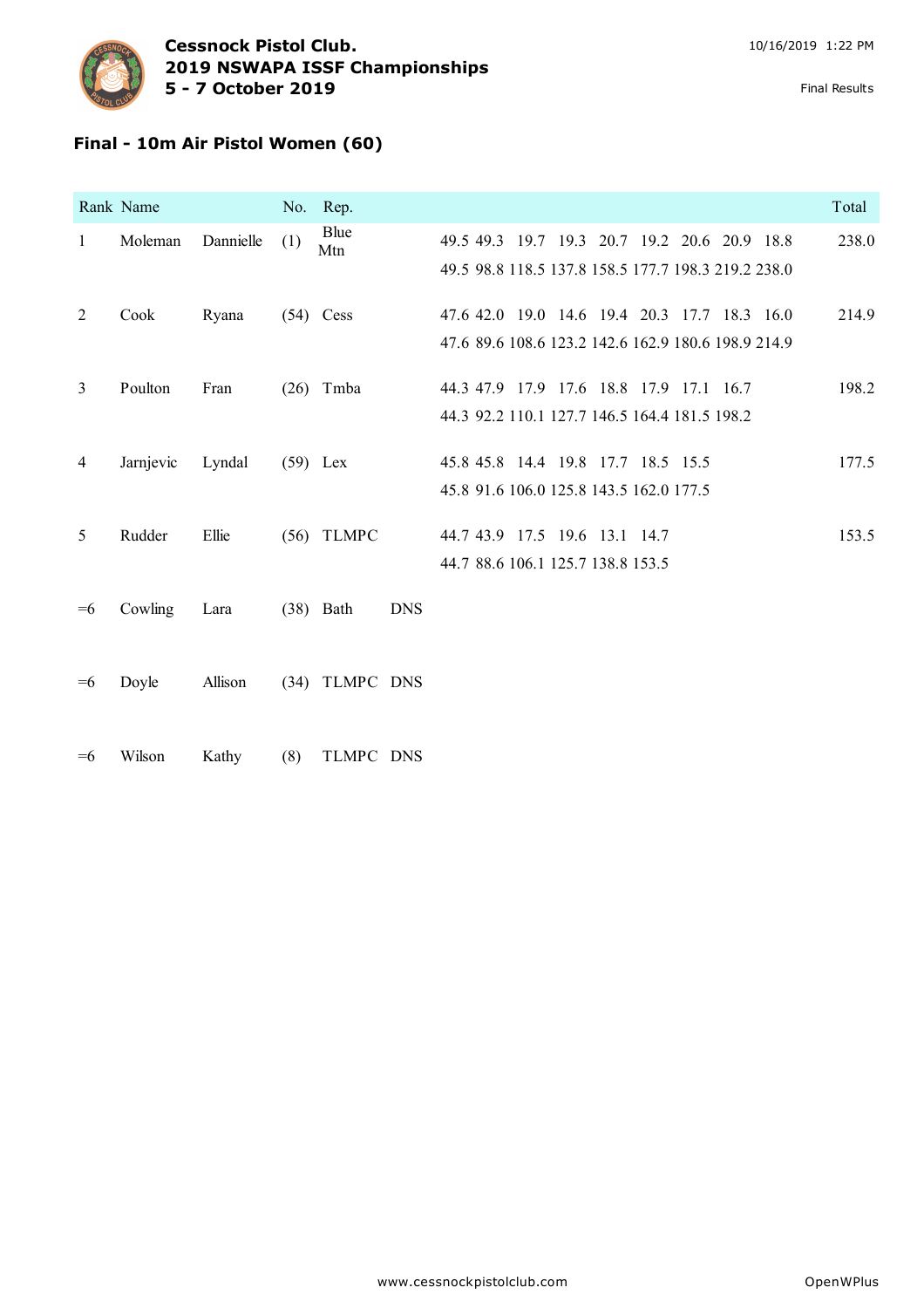

#### **25m Pistol Junior**

| <b>P</b> 1.    |    | No. Name          | Rep          | Total Xs |          | 1  | 2  | 3  |     | $\overline{4}$ | 5  | 6  |     |
|----------------|----|-------------------|--------------|----------|----------|----|----|----|-----|----------------|----|----|-----|
|                |    |                   |              |          |          |    |    |    |     |                |    |    |     |
| A Grade        |    |                   |              |          |          |    |    |    |     |                |    |    |     |
|                | 84 | Erickson, Olivia  | Cess         | 540      | 10       | 85 | 91 | 93 | 269 | 91             | 88 | 92 | 271 |
| <b>B</b> Grade |    |                   |              |          |          |    |    |    |     |                |    |    |     |
|                | 56 | Rudder, Ellie     | <b>TLMPC</b> | 529      |          | 86 | 91 | 88 | 265 | 84             | 94 | 86 | 264 |
| 2              | 45 | Burton, Isabella  | Wagga        | 513      | 4        | 82 | 89 | 91 | 262 | 84             | 84 | 83 | 251 |
| 3              | 58 | Jarnjevic, Daniel | Lex          | 501      | 5        | 85 | 78 | 86 | 249 | 73             | 91 | 88 | 252 |
|                |    |                   |              |          |          |    |    |    |     |                |    |    |     |
| D Grade        |    |                   |              |          |          |    |    |    |     |                |    |    |     |
|                | 21 | Surace, Lexi      | Ulla         | 324      | 2        | 59 | 31 | 20 | 110 | 62             | 70 | 82 | 214 |
| 2              |    | Cassar, Brendan   | Hube         | 279      | $\theta$ | 44 | 46 | 57 | 147 | 48             | 58 | 26 | 132 |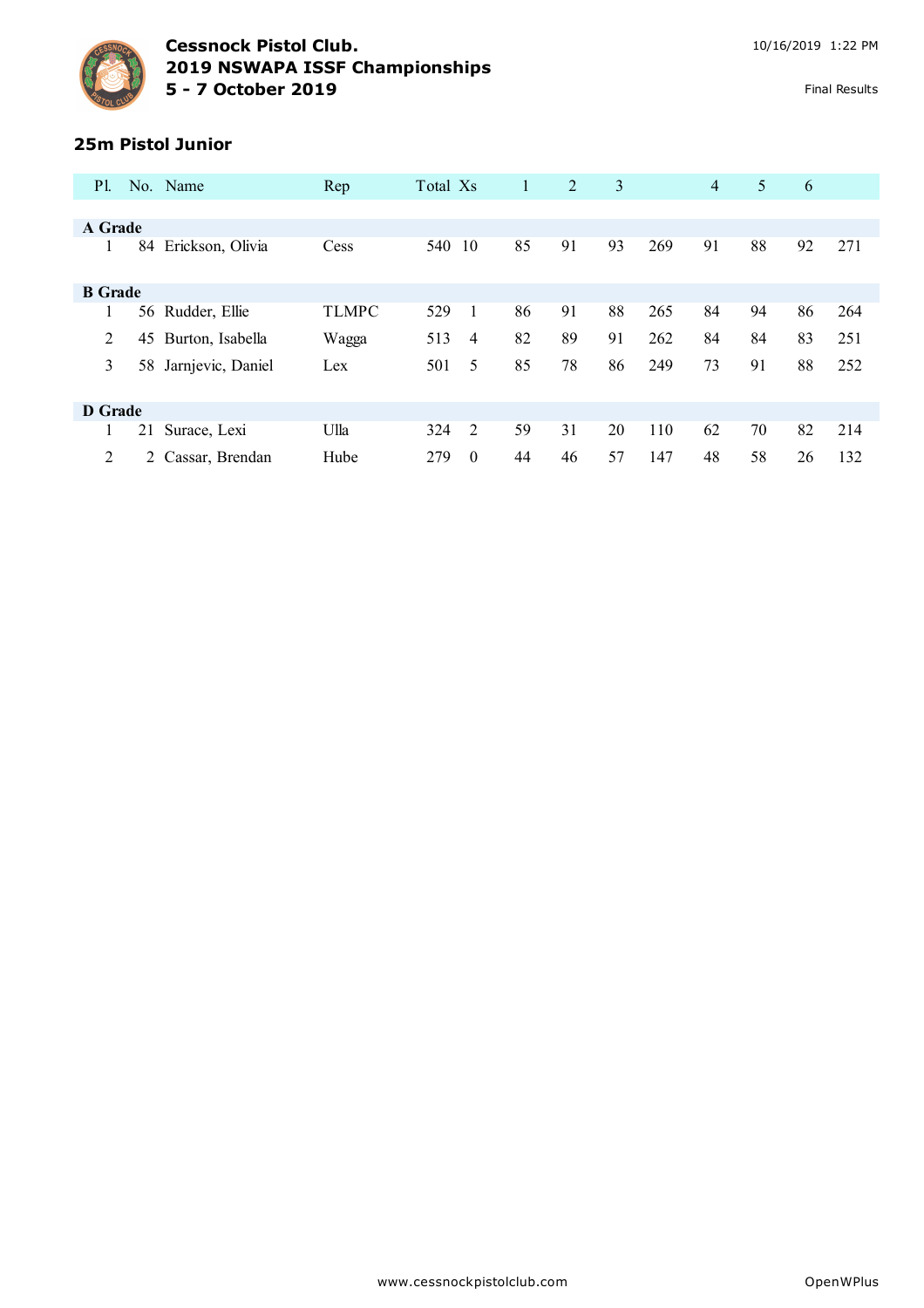

#### **10m Air Pistol Junior Men**

| P1.     |    | No. Name             | Rep  | Total Xs |                |    | 2  | 3  | $\overline{4}$ | 5 <sup>1</sup> | 6  |
|---------|----|----------------------|------|----------|----------------|----|----|----|----------------|----------------|----|
|         |    |                      |      |          |                |    |    |    |                |                |    |
| C Grade |    |                      |      |          |                |    |    |    |                |                |    |
|         |    | 58 Jarnjevic, Daniel | Lex  | 500      | 5              | 86 | 79 | 88 | 82             | 83             | 82 |
| D Grade |    |                      |      |          |                |    |    |    |                |                |    |
|         |    | 2 Cassar, Brendan    | Hube | 372      | $\overline{0}$ | 57 | 67 | 67 | 66             | 55             | 60 |
|         | 88 | Jarnjevic, Liam      | Lex  | 321      |                | 52 | 48 | 50 | 45             | 61             | 65 |